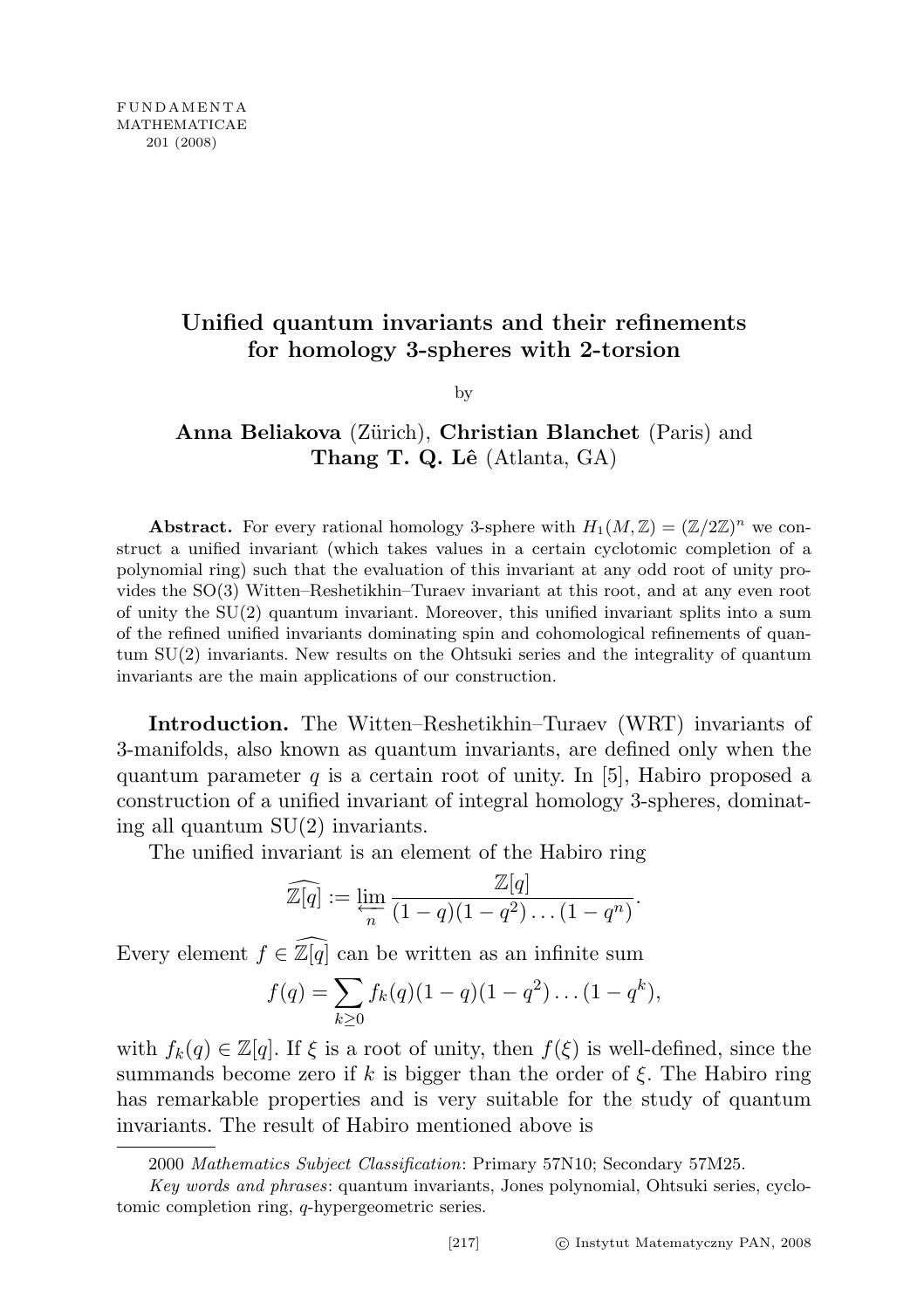218 A. Beliakova et al.

THEOREM 1 (Habiro). For every integral homology 3-sphere  $M$ , there exists an invariant  $I_M(q) \in \mathbb{Z}[q]$  such that if  $\xi$  is a root of unity, then  $I_M(\xi)$ is the WRT invariant at  $\xi$ .

Let us mention the most important consequences of Habiro's construction. First of all, each product

$$
(q;q)_n := (1-q)(1-q^2)\dots(1-q^n)
$$

is divisible by  $(1-q)^n$ , hence it is easy to expand every  $f(q) \in \overline{\mathbb{Z}[q]}$  into formal power series in  $q-1$ , denoted by  $T(f)$  and called the Taylor series of  $f(q)$  at  $q = 1$ . One important property of  $\mathbb{Z}[q]$  is that  $f \in \mathbb{Z}[q]$  is uniquely determined by its Taylor series. In other words, the map  $T : \mathbb{Z}[q] \to \mathbb{Z}[[q-1]]$ is injective. In particular,  $\mathbb{Z}[q]$  is an integral domain. Moreover, every  $f \in$  $\mathbb{Z}[q]$  is determined by the values of f at any infinite set of roots of unity of prime power order. From the existence of  $I_M$  one can derive the following consequences for integral homology spheres:

- The quantum invariants at all roots of unity are algebraic integers.
- The quantum invariants at any infinite set of roots of unity of prime power order determine the whole set of quantum invariants.
- The Ohtsuki series (see [18, 12]) has integer coefficients and determines the whole set of quantum invariants.
- The Le–Murakami–Ohtsuki invariant (see [13]) totally determines the quantum invariants.

The integrality of quantum invariants was established earlier only at roots of unity of prime order (see [15, 11]). The integrality of the Ohtsuki series was proved by Rozansky, using quite a different method.

In [10], the third author extended Habiro's results to rational homology 3-spheres. More precisely, for a 3-manifold M with  $|H_1(M,\mathbb{Z})|=a$ , he constructed a unified invariant  $I_M$  dominating quantum  $SO(3)$  invariants of M at roots of unity of order odd and coprime to a. The Habiro ring was modified by inverting a and all cyclotomic polynomials not coprime to a.

More precisely, for  $t := q^{1/a}$ , let  $\mathcal{R}_{a,k}$  be the subring of  $\mathbb{Q}(t)$  generated over  $\mathbb{Z}[t^{\pm 1}]$  by  $(t;t)_k/(q;q)_k$ . Note that

$$
\mathcal{R}_{a,1} \subset \mathcal{R}_{a,2} \subset \cdots \subset \mathcal{R}_a,
$$

where  $\mathcal{R}_a = \bigcup_{k=1}^{\infty} \mathcal{R}_{a,k}$ . Let

$$
\widehat{\mathcal{R}}_a := \varprojlim_n \frac{\mathcal{R}_a}{(q;q)_n}
$$

be its cyclotomic completion. Every element  $f \in \widehat{\mathcal{R}}_a$  has the following presentation: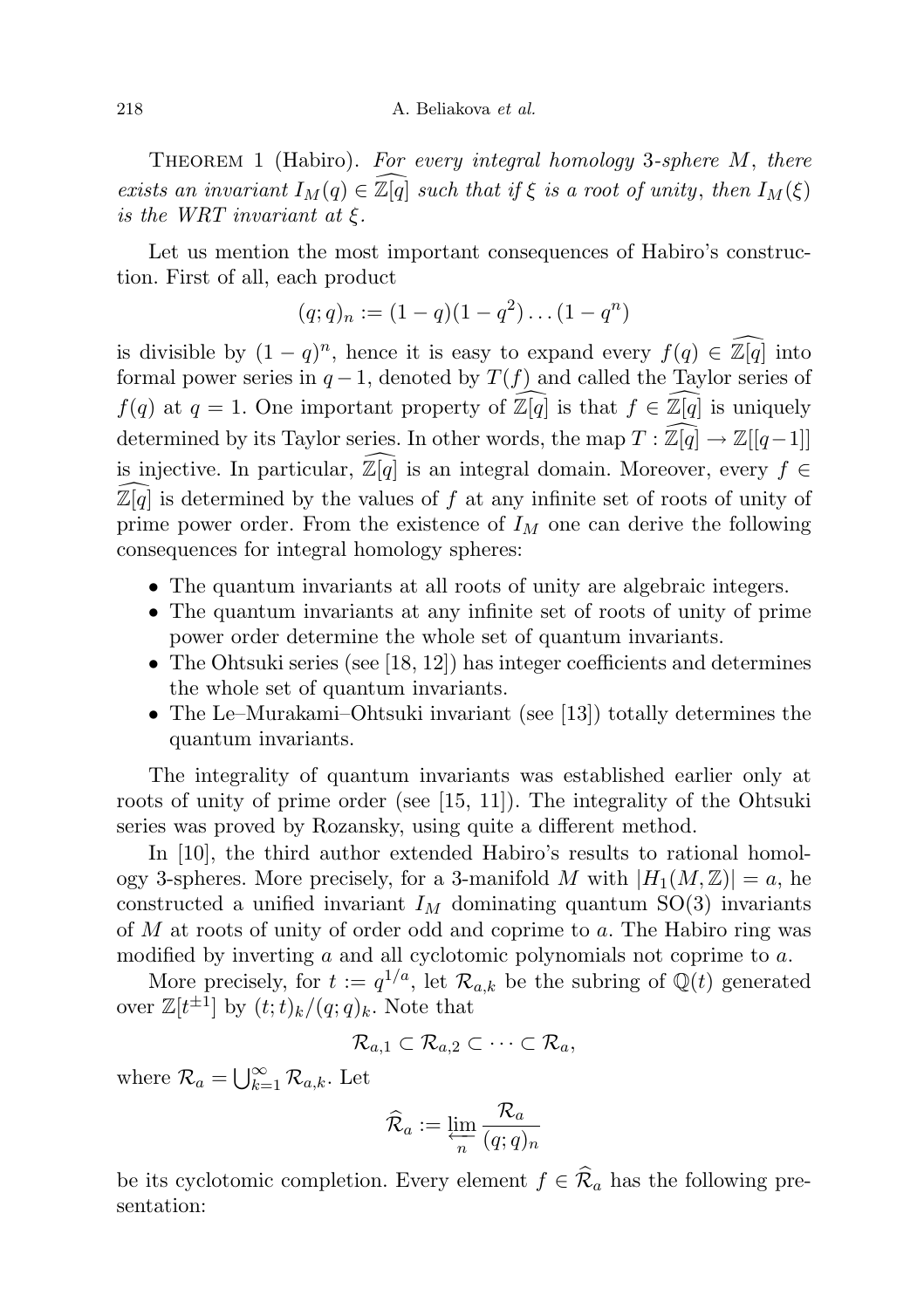(1) 
$$
f = \sum_{n=0}^{\infty} f_n(t) \frac{(1 - q^{n+1})(1 - q^{n+2}) \dots (1 - q^{2n+1})}{1 - q},
$$

where  $f_n(t) \in \mathcal{R}_a$ . It was shown in [10] that  $I_M \in \widehat{\mathcal{R}}_a$ .

Let  $\Gamma_a$  be the set of all elements of  $\mathcal{R}_a$  that have presentation (1) such that  $f_n(t) \in \mathcal{R}_{a,2n+1}$ . In [2], the first and third authors proved that  $\Gamma_a$ is smaller than  $\mathcal{R}_a$  and that  $I_M \in \Gamma_a$ , i.e. the unified invariant has even stronger integrality.

The results in [10] and [2] concern only the SO(3) invariant, for which the order of quantum parameter must be odd. In this paper we mainly address the case of  $SU(2)$  when the order is even. We construct a unified invariant dominating quantum  $SO(3)$  and  $SU(2)$  invariants of rational homology 3-spheres with 2-torsion only. We show that our unified invariant splits into a sum of refined unified invariants dominating spin and cohomological refinements of quantum SU(2) invariants. New results on integrality of quantum invariants and the Ohtsuki series are the main applications of our construction.

**0.1.** Results. Let  $\mathcal{M}_n$  be the set of all oriented closed compact 3-manifolds M with  $H_1(M, \mathbb{Z}) = (\mathbb{Z}/2\mathbb{Z})^n$ . When M is not an integral homology 3-sphere, the WRT SU(2) invariant, denoted here by  $\tau_M(\xi)$ , depends on a 4th root of ξ, although we will not indicate this in our notation.

Let  $M \in \mathcal{M}_n$ . If  $\xi$  is an odd root of unity, then  $\tau_M(\xi) = 0$ , but  $\tau_M^{\text{SO}(3)}(\xi)$  $\neq 0$ . In this case, we choose  $\zeta$  to be the square root of  $\xi$  which has the same *order* as  $\xi$ , and put

$$
\tau'_M(\xi) = \tau_M^{\text{SO}(3)}(\xi) / (\tau_{\mathbb{R}P^3}^{\text{SO}(3)}(\xi))^n,
$$

where  $\mathbb{R}P^3$  is the projective space.

If the order of  $\xi$  is even (then the order of  $\zeta$  is divisible by 4), define

$$
\tau'_M(\xi) = \tau_M(\xi) / (\tau_{\mathbb{R}P^3}(\xi))^n.
$$

Note that the quantum invariant  $\tau'_M(\xi)$  depends only on a square root of  $\xi$ .

For  $q = v^2$ , we define  $\Gamma := \mathbb{Z}[1/2][v]$ . Let  $S = \{n \in \mathbb{N} \mid n \not\equiv 2 \pmod{4}\},\$ where  $\mathbb{N} = \{1, 2, \dots\}$ . The cyclotomic completion  $\Gamma^{S}$  of the polynomial ring  $\Gamma$  with respect to  $S$  was defined by Habiro in [6] (the definition is recalled in Section 2).

Suppose  $\xi$  is a root of unity. Fix a square root  $\zeta$  of  $\xi$  such that if the order of  $\xi$  is odd, then the order of  $\zeta$  is the same as that of  $\xi$ . Then one can evaluate every element  $f \in \Gamma^S$  by replacing v with  $\zeta$ ; the result is a complex number, denoted by  $ev_{\xi}(f)$ .

Our first main result is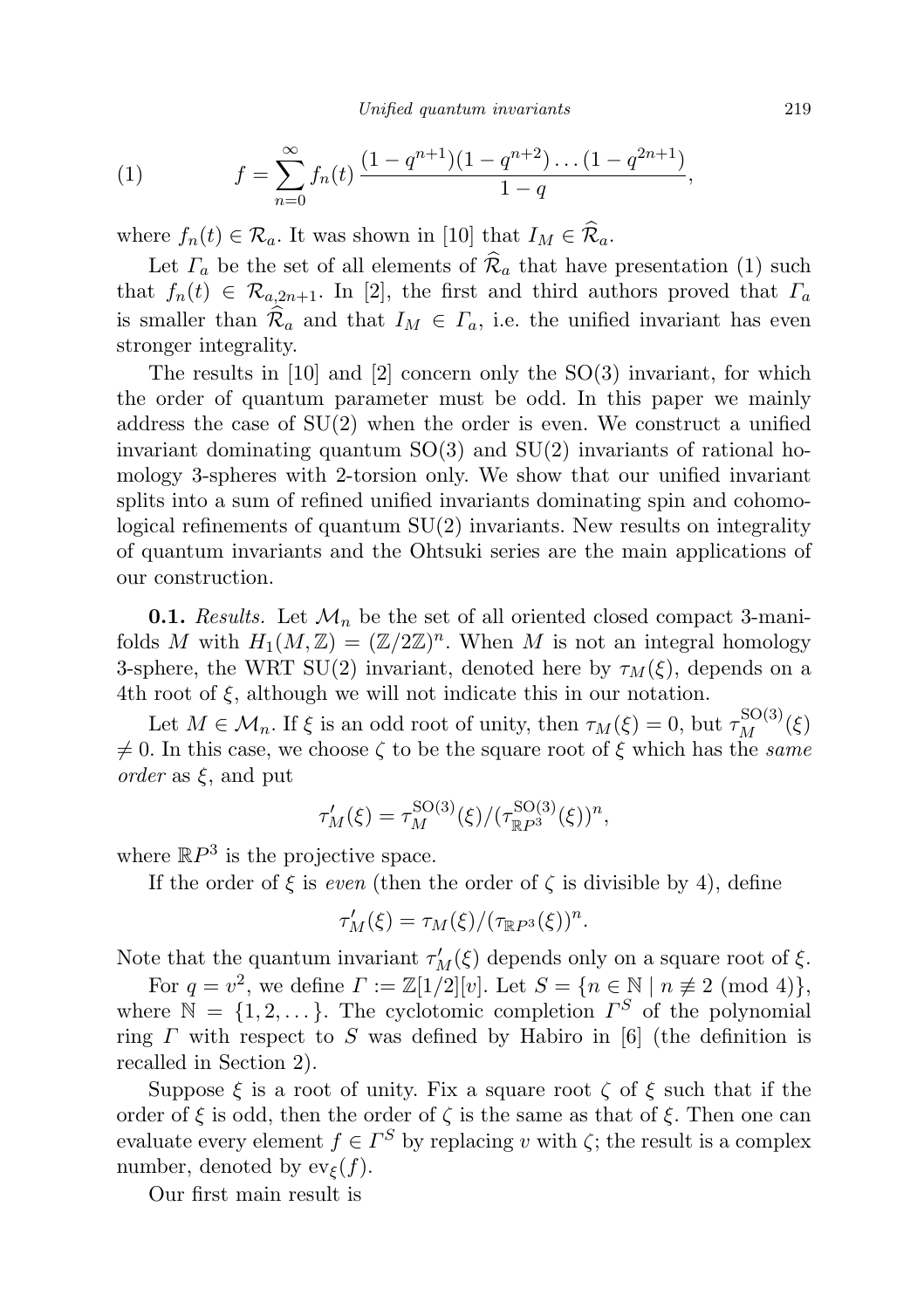THEOREM 2. For every  $M \in \mathcal{M}_n$ , there exists a unique invariant  $I_M \in \Gamma^S$ such that for every root  $\xi$  of unity and a choice of its square root  $\zeta$  as above, one has  $ev_{\xi}(I_M) = \tau'_M(\xi)$ .

Hence,  $I_M$  unifies SO(3) and SU(2) invariants of  $M \in \mathcal{M}_n$  at all roots of unity. Moreover, in Section 5 we give an explicit formula for this invariant.

COROLLARY 3. For  $M \in \mathcal{M}_n$ , and the quantum invariants  $\tau'_M$ , the following statements hold.

- (a) The quantum invariants belong to  $\mathbb{Z}[1/2][\zeta]$ .
- (b) The quantum invariants are determined by their values at roots of unity  $\zeta$  with  $\text{ord}(\zeta) \in \{2^k p^e \mid k \in \mathbb{N}, e \in \mathbb{N}\}\$  for any odd prime p.

Clearly, part (b) also holds for  $\tau_M$ , but for (a) to be true, one may need to multiply  $\tau_M$  by  $\zeta^{1/2}$ .

Open problem. We do not know whether these invariants are determined by the Le–Murakami–Ohtsuki invariant or not.

Spin and cohomological refinements. Suppose now the order of  $\xi$  is even, i.e. the order of  $\zeta$  is divisible by 4. There are refined quantum invariants  $\tau_{M,\sigma}(\xi)$ , defined in [1], [9], where  $\sigma$  is a spin structure or a cohomological class in  $H^1(M,\mathbb{Z}/2\mathbb{Z})$ , depending on whether the order of  $\zeta$  is congruent to 0 (mod 8) or 4 (mod 8).

We will renormalize  $\tau_{M,\sigma}$  by dividing by the non-refined invariant of the projective space, i.e.  $\tau'_{M,\sigma}(\xi) := \tau_{M,\sigma}(\xi) / (\tau_{\mathbb{R}P^3}(\xi))^n$ . Then we have  $\tau'_{M}(\xi) =$  $\sum_{\sigma} \tau'_{M,\sigma}(\xi)$ .

For  $T = \{n \in \mathbb{N} \mid n \equiv 0 \pmod{8}\},\$ let  $\Gamma^T$  be the cyclotomic completion with respect to T as defined in Section 2. If  $\zeta$  is a root of unity with order in T, then we can evaluate any element  $f \in \Gamma^T$  by replacing v with  $\zeta$ ; the result is a complex number denoted by  $ev_{\xi}(f)$ .

Our next result is

THEOREM 4. For any  $M \in \mathcal{M}_n$  and a spin structure  $\sigma$  on M, there exists a unique spin invariant  $I_{M,\sigma}(v) \in \Gamma^T$ , dominating spin refinements of the quantum invariants  $\tau'_{M,\sigma}(\xi)$  at all roots of unity  $\xi$  whose order is divisible by 4.

A similar statement concerning cohomological refinements is given in Theorem 8, where the unified invariant is an element of  $\Gamma^{S_2}$  with  $S_2 =$  $\{4(2n+1) \mid n \in \mathbb{N}\}.$ 

COROLLARY 5. Let  $M \in \mathcal{M}_n$ .

(a) The set of spin invariants  $\{\tau_{M,\sigma}(\xi) \mid \text{ord}(\xi) \equiv 0 \pmod{4}\}$  is determined by their values at roots of unity  $\xi$  with  $\text{ord}(\xi) \in \{2^k p^e \mid k \geq 2,$  $e \in \mathbb{N}$  where p is an odd prime.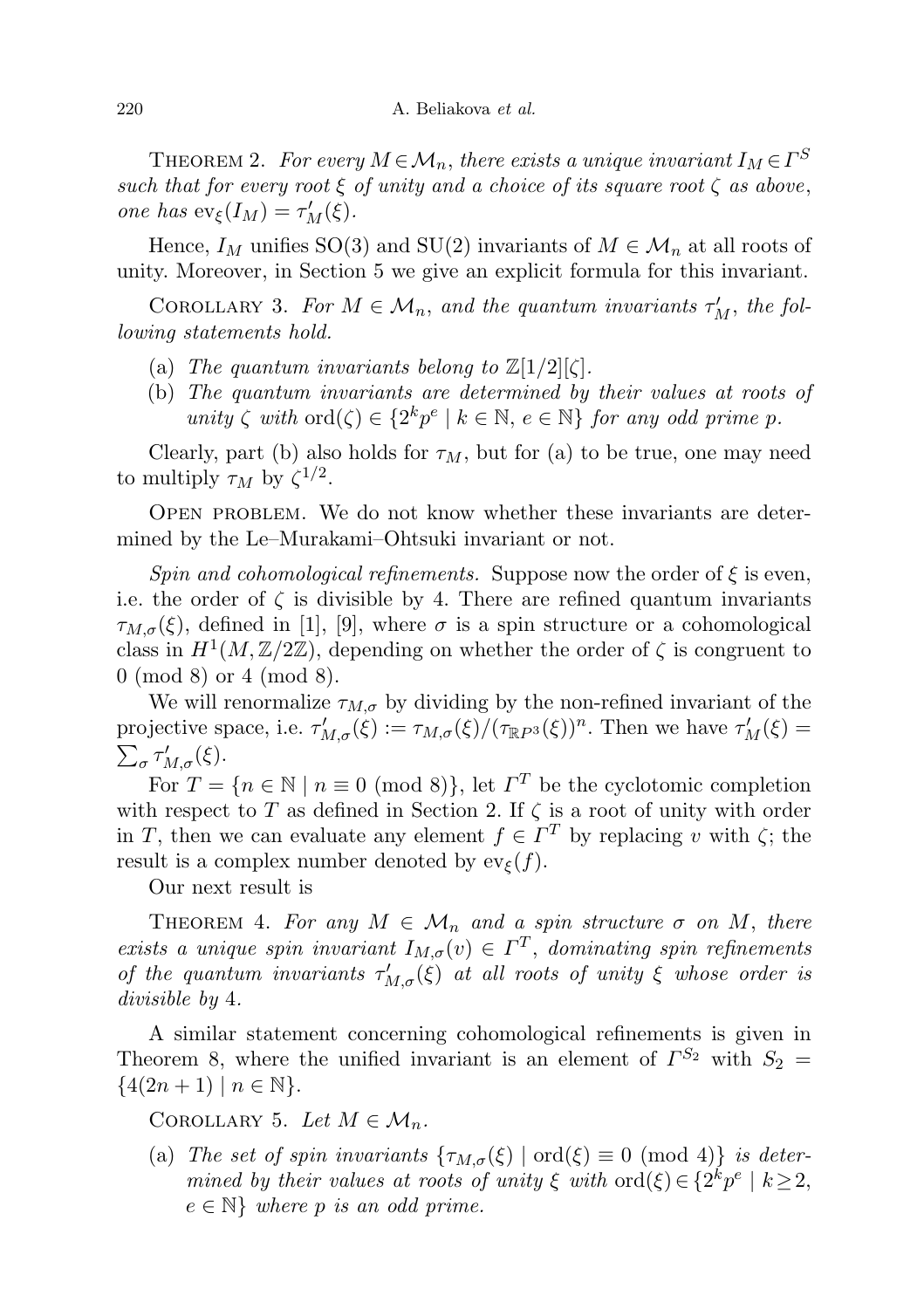(b) The set of cohomological refinements  $\{\tau_{M,\sigma}(\xi) \mid \text{ord}(\xi) \equiv 2 \text{ mod } 4\}$ is determined by their values at roots of unity  $\xi$  with  $\text{ord}(\xi) \in \{2p^e \mid$  $e \in \mathbb{N}$  where p is an odd prime.

**0.2.** The case  $|H_1| = 2$ . Suppose  $M \in \mathcal{M}_1$ . Let us consider the ring

$$
\widehat{\mathbb{Z}[v]}_2 := \varprojlim_n \frac{\mathbb{Z}[v^{\pm 1}]}{(-v^2; -v)_{2n}},
$$

where

$$
(-v^2; -v)_{2n} := \prod_{i=2}^{2n+1} (1 + (-v)^i)
$$
  
=  $(1 - v^3)(1 - v^5) \dots (1 - v^{2n+1})(1 + q)(1 + q^2) \dots (1 + q^n).$ 

Every  $f(v) \in \mathbb{Z}[v]_2$  can be written as, with  $f_n(v) \in \mathbb{Z}[v^{\pm 1}]$ ,

$$
f(v) = \sum_{n=0}^{\infty} f_n(v)(-v^2; -v)_{2n}.
$$

If  $\zeta$  is a root of unity of order either odd or divisible by 4, then the evaluation  $ev_{\xi}(f(v)) = f(v)|_{v=\zeta}$  is well-defined. For every root  $\xi$  of unity, one can choose a square root  $\zeta$  of  $\xi$  whose order is either odd or divisible by 4.

Let

$$
\widehat{\mathbb{Z}[v]}_s := \varprojlim_n \frac{\mathbb{Z}[v]}{(1+q)(1+q^2)\dots(1+q^n)}.
$$

If  $\zeta$  is a root of unity of order divisible by 4, then  $f(\zeta)$  is well-defined for  $f(v) \in \widehat{\mathbb{Z}[v]}_s.$ 

THEOREM 6. For every  $M \in \mathcal{M}_1$ , there exists a unique invariant  $I_M(v)$  $\in \overline{\mathbb{Z}[v]}_2$  such that  $ev_{\xi}(I_M(v)) = \tau'_M(\xi)$  for any root of unity  $\xi$ . Moreover,  $I_M(v) = \sum_{\sigma} I_{M,\sigma}(v)$  where  $\sigma$  runs over spin structures on M, and  $I_{M,\sigma}(v) \in$  $\frac{1}{1-v}\widetilde{\mathbb{Z}[v]}_s$  dominates the refined quantum invariants  $\tau_{M,\sigma}(\xi)$ .

The ring  $\mathbb{Z}[v]_2$  is smaller than the ring  $\Gamma^S$  of Theorem 2 and also than the ring  $\Gamma_2$  used in [2], because of the factors  $(1+q)(1+q^2)\dots(1+q^n)$  in the completion, which are responsible for the spin and cohomological refinements. Hence, when restricted to  $SO(3)$  invariants, the integrality stated in Theorem 6 is stronger than that in [2].

By results of  $[6]$ ,  $\widetilde{\mathbb{Z}}[\overline{v}]_2$  embeds in  $\mathbb{Z}[[v-1]]$ , via Taylor series (cf. Proposition 2.1 below). As a consequence, we will prove

COROLLARY 7. For  $M \in \mathcal{M}_1$  and the quantum invariants  $\tau'_M$ , the following statements hold.

(a) The quantum invariants at all roots of unity are algebraic integers.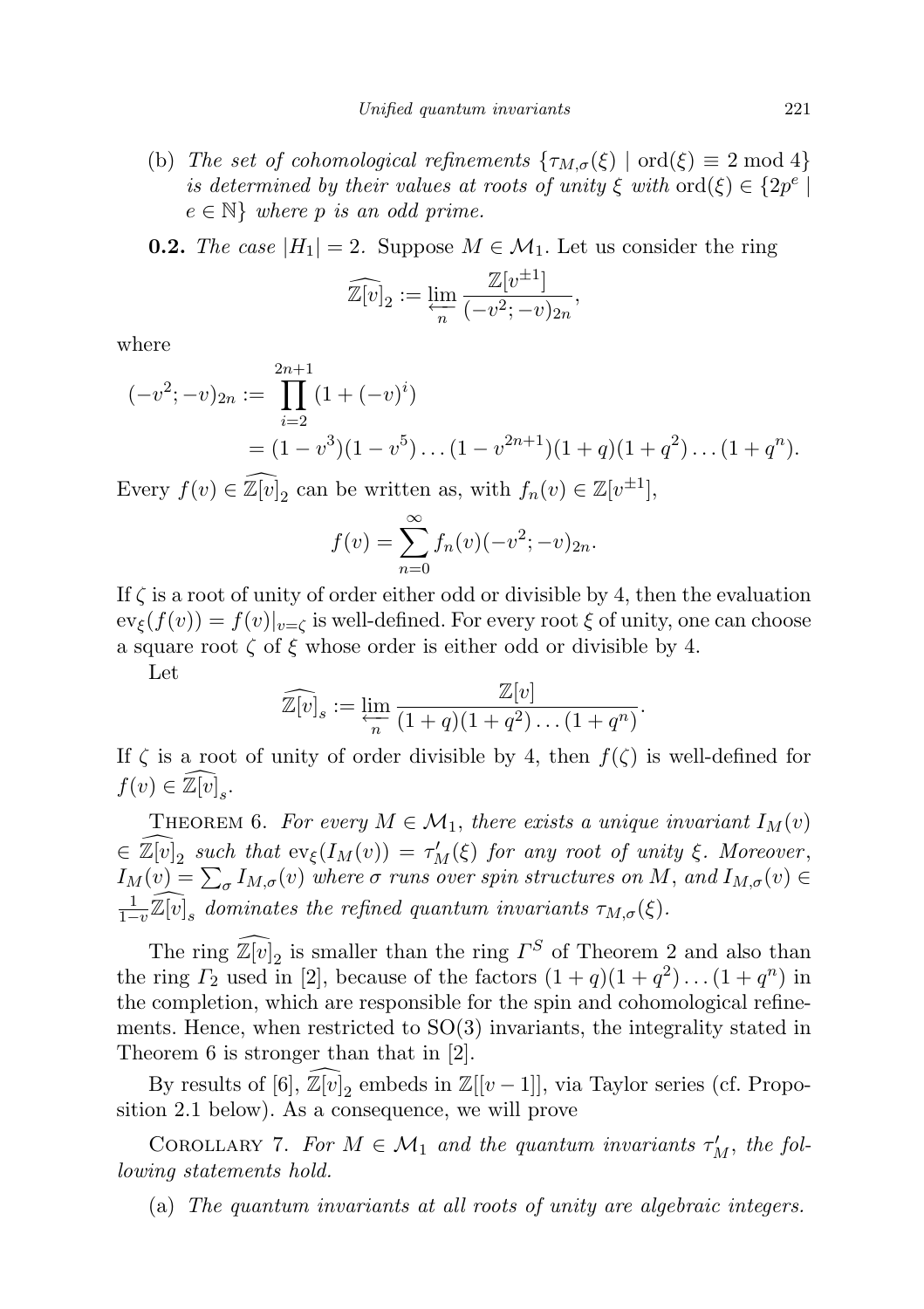- (b) The quantum invariants at any infinite set of roots of unity of odd prime power order determine the whole set of quantum invariants.
- (c) The Ohtsuki series of M, a formal power series in  $q-1$ , has coefficients in  $\mathbb{Z}[1/2]$ . If  $\zeta$  is a root of unity of order  $p^d$  with p an odd prime, then the Ohtsuki series at  $\zeta$  converges p-adically to the quantum invariant at  $\zeta$ .
- (d) The Le–Murakami–Ohtsuki invariant determines the quantum invariants at all roots of unity.

The integrality of  $\tau_{M,\sigma}$  for  $\mathbb{Z}/p\mathbb{Z}$ -homology spheres at roots of order  $2p$ , where p is an odd prime and  $\sigma$  is a cohomological class, was studied by Murakami in [16, 17].

EXAMPLE. Suppose  $M$  is obtained by surgery on the figure 8 knot with framing 2. Then

$$
I_M(v) = \sum_{n=0}^{\infty} v^{-n(n+2)} (-v^2; -v)_{2n}.
$$

(a) Spin refinement. Let  $\sigma_0$  be the characteristic spin structure on M, and  $\sigma_1$  the other one. Then

 $I_{M,\sigma_{\varepsilon}}(v)$ 

$$
= \frac{1}{2(1-v)}\sum_{n=0}^{\infty} v^{-n(n+2)} \prod_{i=1}^{n} (1+q^{i}) \Big[ \prod_{i=0}^{n} (1-v^{2i+1}) - (-1)^{\varepsilon+n} \prod_{i=0}^{n} (1+v^{2i+1}) \Big].
$$

Suppose that  $\text{ord}(\zeta) \equiv 0 \pmod{8}$  and  $\text{ord}(\zeta)/8 \equiv \chi \pmod{2}$ . Then  $ev_{\xi}(I_{M,\sigma_{\varepsilon}}(v)) = \tau_{M,\sigma_{\varepsilon+\chi}}(\zeta).$ 

(b) Cohomological refinement. Let  $\sigma_{\varepsilon} \in H^1(M,\mathbb{Z}/2\mathbb{Z})$ , and  $\sigma_1$  be trivial. Then

$$
I_{M,\sigma_{\varepsilon}}(v)
$$
  
=  $\frac{1}{2(1-v)}\sum_{n=0}^{\infty}v^{-n(n+2)}\prod_{i=1}^{n}(1+q^{i})\Big[\prod_{i=0}^{n}(1-v^{2i+1})+(-1)^{\varepsilon+n}I\prod_{i=0}^{n}(1+v^{2i+1})\Big]$ 

.

Assume that  $\text{ord}(\zeta) = 4k$  with odd k and  $\zeta^{k^2} = (-1)^{\chi} I$ , where I is the unit complex number. Then  $ev_{\xi}(I_{M,\sigma_{\varepsilon}}(v)) = \tau_{M,\sigma_{\varepsilon+\chi}}(\zeta)$ .

**0.3.** Plan of the paper. The paper is organized as follows. After recalling the definitions, we collect the results on cyclotomic completions of polynomial rings in Section 2. Then we introduce the Laplace transform method for constructing unified invariants. Applying this method to integral homology 3-spheres, we get precise formulas for Habiro's unified invariants. Next, we apply this method to  $M \in \mathcal{M}_n$ . Here again the exact formula for the Laplace transform implies various above mentioned results. In Section 6, we construct spin and cohomological refinements of the unified invariant.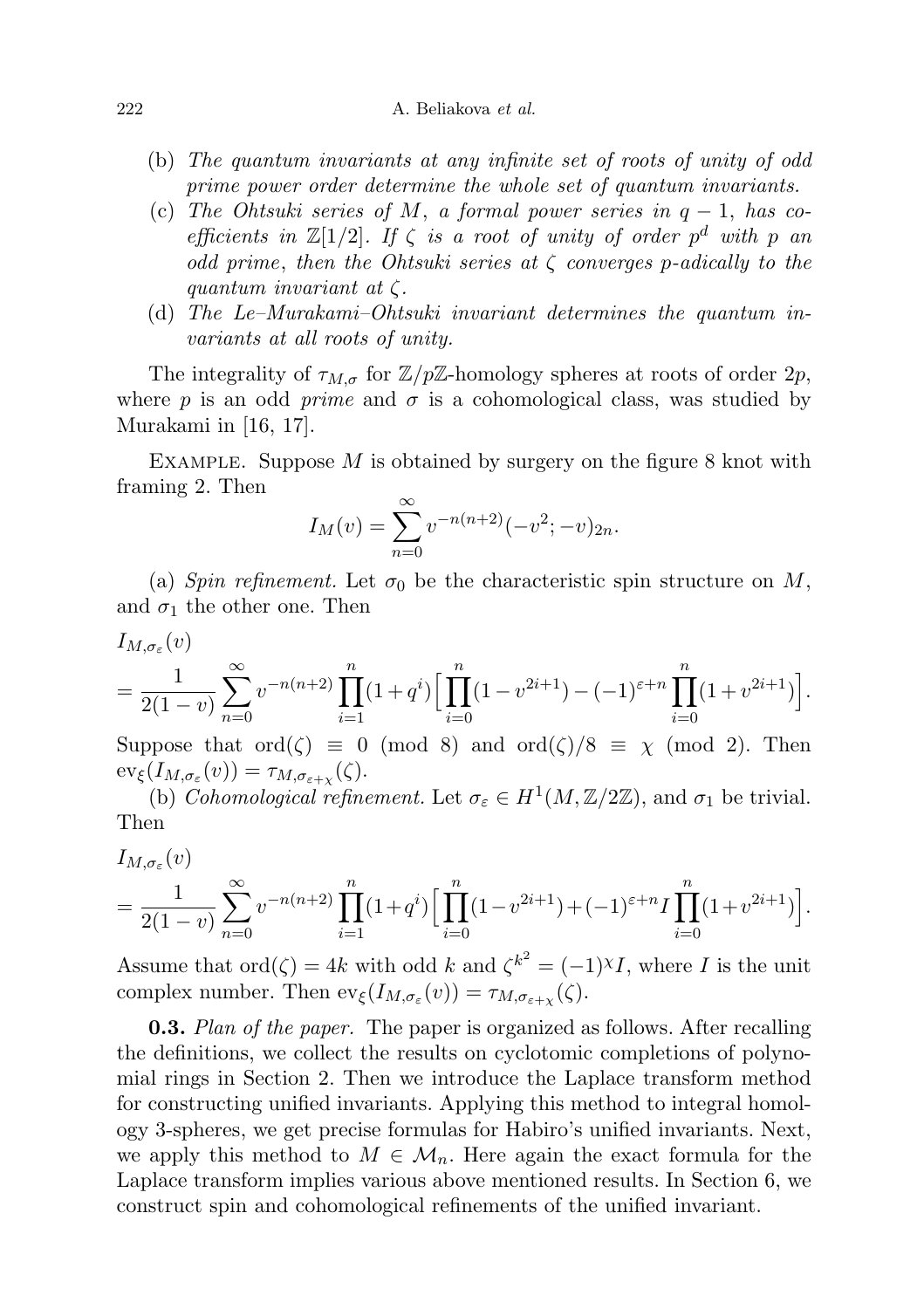Acknowledgments. The first author wishes to express her gratitude to Dennis Stanton for a significant simplification of the proofs of Lemmas 4.2 and 5.2.

1. The colored Jones polynomial and the WRT invariant. Let us first fix the notation. Throughout the paper,  $q = v^2$  and

$$
\{n\} := v^{n} - v^{-n}, \quad \{n\}! := \prod_{i=1}^{n} \{i\}, \quad [n] := \frac{\{n\}}{\{1\}}, \quad \left[n\right] := \frac{\{n\}!}{\{k\}!\{n-k\}!}.
$$

Let  $(a, t)_k := (1 - a)(1 - at) \dots (1 - at^{k-1})$  and for simplicity  $(q)_n := (q, q)_n$ .

1.1. The colored Jones polynomial. Suppose  $L$  is a framed, oriented link in  $S^3$  with m ordered components. For every positive integer n there is a unique irreducible sl<sub>2</sub>-module  $V_n$  of dimension n. For positive integers  $n_1, \ldots, n_m$  one can define the quantum invariant  $J_L(n_1, \ldots, n_m) :=$  $J_L(V_{n_1},\ldots,V_{n_m})$  known as the colored Jones polynomial of L (see e.g. [19]). Let us recall here a few well-known formulas. For the unknot  $U$  with 0 framing one has

(2) 
$$
J_U(n) = [n] = \{n\}/\{1\}.
$$

If  $L'$  is obtained from  $L$  by increasing the framing of the *i*th component by 1, then

(3) 
$$
J_{L'}(n_1,\ldots,n_m) = q^{(n_i^2-1)/4} J_L(n_1,\ldots,n_m).
$$

In general,  $J_L(n_1,\ldots,n_m) \in \mathbb{Z}[q^{\pm 1/4}]$ . However, there is a number  $a \in$  $\{0, 1/4, 1/2, 3/4\}$  such that  $J_L(n_1, \ldots, n_m) \in q^a \mathbb{Z}[q^{\pm 1}].$ 

**1.2.** Evaluation map and Gauss sum. Throughout this paper, let  $\xi$  be a primitive root of unity of order r. We first define, for each  $\xi$ , the evaluation map ev<sub> $\xi$ </sub>, which replaces q by  $\xi$ . Suppose that r is odd. Then there exists an integer 4<sup>\*</sup>, unique modulo r, such that  $(\xi^{4^*})^4 = \xi$ . We define  $ev_{\xi}(q^{1/4}) := \xi^{4^*}$ .

If r is even, then ev<sub>ξ</sub> depends on a square root  $\zeta$  of  $\xi$ . For  $f \in \mathbb{Q}[v^{\pm 1}]$ , we define

$$
\mathrm{ev}_{\xi}f:=f|_{v=\zeta}.
$$

Suppose  $f(v; n_1, \ldots, n_m)$  is a function of variables v and integers  $n_1, \ldots, n_m$ . Let

$$
\sum_{n_i} \xi f := \sum_{n_i} \text{ev}_{\xi}(f),
$$

where the  $n_i$  run each over the set of numbers between 0 and  $2r - 1$ . Moreover, we define

$$
\sum_{n_i}^{\xi,\varepsilon} f:=\sum_{n_i\equiv \varepsilon\,(\text{mod}\,2)} \mathrm{ev}_\xi(f),
$$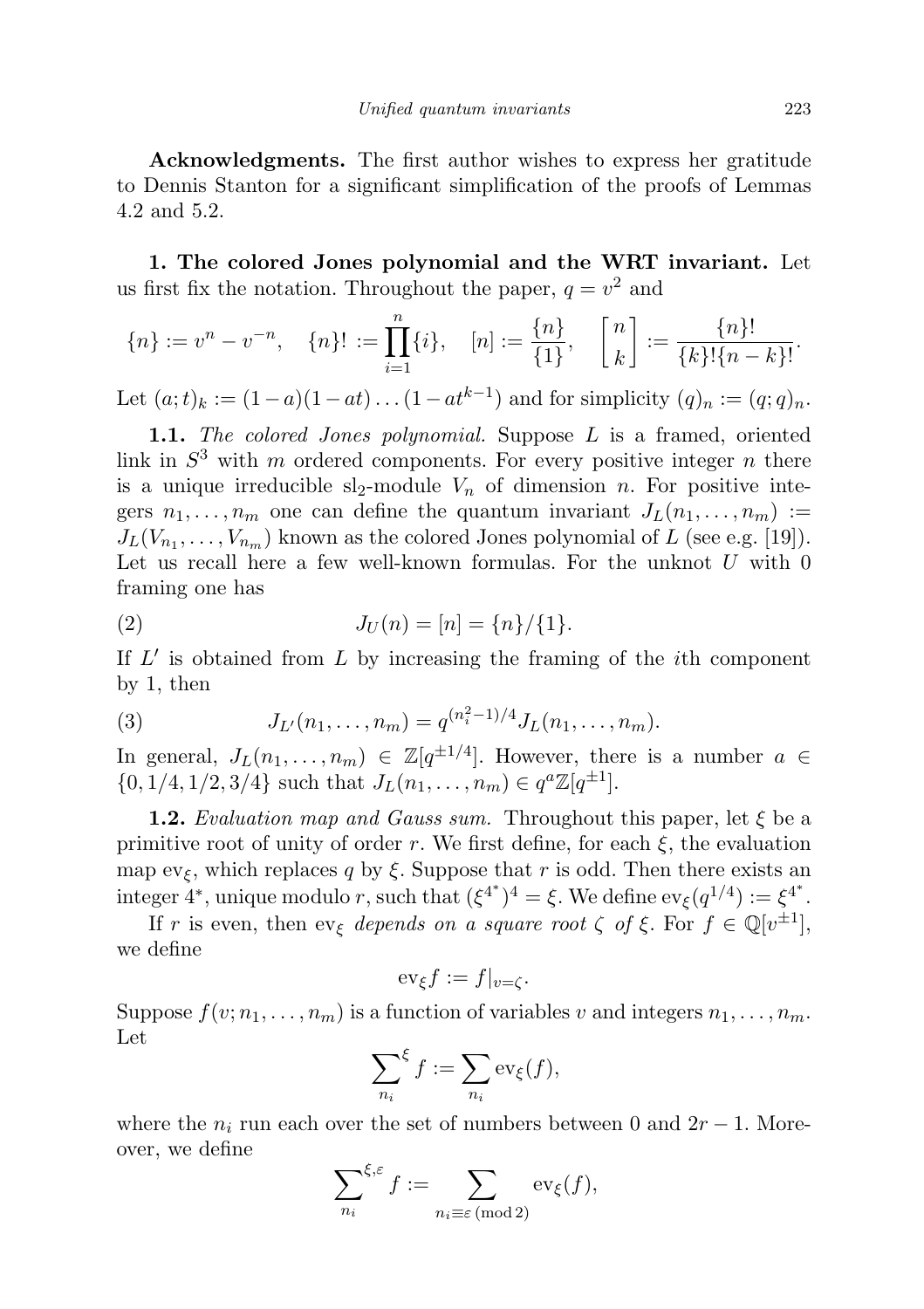where for  $\varepsilon = 0$  (resp.  $\varepsilon = 1$ ), the  $n_i$  in the sum run each over the set of even (resp. odd) numbers between 0 and  $2r - 1$ .

Variations of the Gauss sum are defined by the following formulas. Fix a 4th root of  $\xi$ . For  $b \in \mathbb{Z}$  let

$$
\gamma_b(\xi) := \sum_n^{\xi} q^{b(n^2-1)/4}, \quad \gamma_b^{\varepsilon}(\xi) := \sum_n^{\xi, \varepsilon} q^{b(n^2-1)/4}.
$$

Furthermore,

$$
F_L(\xi) := \sum_{n_i} \xi J_L(n_1, \dots, n_m) \prod_{i=1}^m [n_i].
$$

For any sequence  $c = (c_1, \ldots, c_m) \in (\mathbb{Z}/2\mathbb{Z})^m$  we define

$$
F_L^c(\xi) := \sum_{n_i}^{\xi, c_i+1} J_L(n_1, \dots, n_m) \prod_{i=1}^m [n_i].
$$

For  $\varepsilon = 0$  or 1, let  $F_L^{\varepsilon}(\xi) := F_L^{(\varepsilon, \ldots, \varepsilon)}$  $L^{(\varepsilon,\ldots,\varepsilon)}(\xi).$ 

**1.3.** Quantum (WRT) invariants and their refinements. All 3-manifolds in this paper are supposed to be compact, closed and oriented. Every link in a 3-manifold is framed, oriented, and has components ordered.

Suppose  $M$  is an oriented 3-manifold obtained from  $S^3$  by surgery along a framed, oriented link L. (Note that M does not depend on the orientation of L.) Let  $\sigma_+$  (respectively,  $\sigma_-$ ) be the number of positive (resp. negative) eigenvalues of the linking matrix of L. Suppose  $\xi$  is a root of unity of order r together with a fixed 4th root of it. Then the WRT (or quantum) SU(2) invariant [19] is defined by

$$
\tau_M(\xi) = \frac{F_L(\xi)}{(F_{U^+}(\xi))^{\sigma_+} (F_{U^-}(\xi))^{\sigma_-}}.
$$

For connected sum, one has  $\tau_{M\#N}(\xi) = \tau_M(\xi)\tau_N(\xi)$ .

Suppose  $\xi$  is a root of unity of odd order r. Then the quantum SO(3) invariant [9] is defined by

$$
\tau_M^{\text{SO}(3)}(\xi) := \frac{F_L^1(\xi)}{(F_{U^+}^1(\xi))^{\sigma_+} (F_{U^-}^1(\xi))^{\sigma_-}}.
$$

Let  $L_{ij}$  be the  $(i, j)$ -entry of the linking matrix of L. Any solution  $c =$  $(c_1, \ldots, c_m)$  of the characteristic equation  $\sum_j L_{ij} c_j = L_{ii} \pmod{2}$  defines a spin structure  $\sigma_c$  on M (see [9]). If the order of  $\xi$  is divisible by 4, then there exists an invariant of the pair  $(M, \sigma_c)$  defined as follows:

(4) 
$$
\tau_{M,\sigma_c}(\xi) = \frac{F_L^c(\xi)}{(F_{U^+}(\xi))^{\sigma_+} (F_{U^-}(\xi))^{\sigma_-}}.
$$

If the order of  $\xi$  is 2 (mod 4), then (4) defines an invariant of the pair  $(M, \sigma_c)$ , where  $\sigma_c \in H^1(M, \mathbb{Z}/2\mathbb{Z})$  is determined by the solution c of the equation  $\sum_j L_{ij} c_j = 0 \pmod{2}$ . In [9], [3] it is proved that  $\tau_M(\xi) =$  $\sum_{\sigma} \tau_{M,\sigma}(\xi).$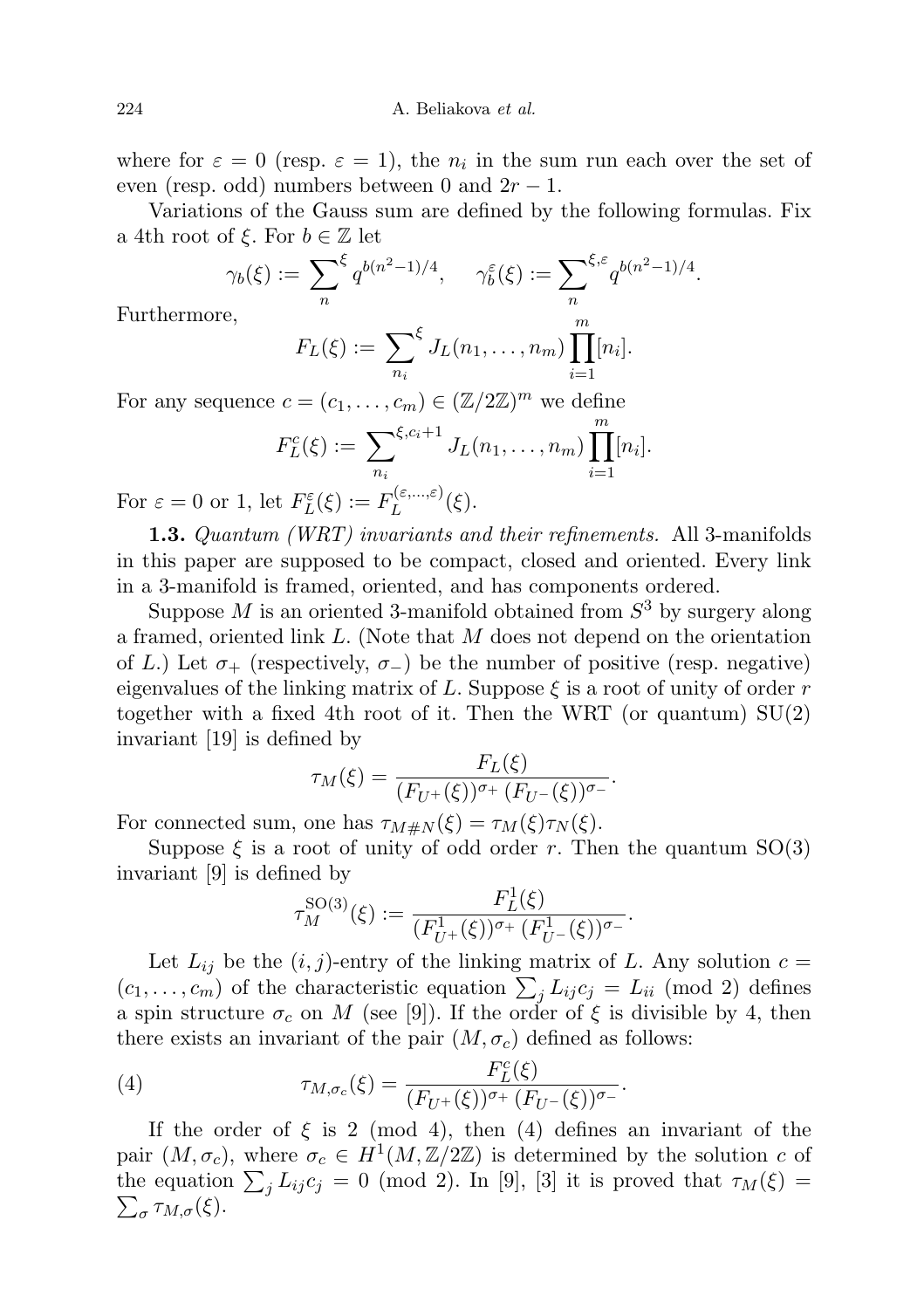1.4. Habiro's cyclotomic expansion of the colored Jones polynomial. For a link  $L$  with  $m$  components, define

$$
J'_{L}(n_1,\ldots,n_m):=\frac{J_L(n_1,\ldots,n_m)}{[n_1]\ldots[n_m]}.
$$

Let K be a knot with framing zero. Note that  $J'_{K}(\lambda) \in \mathbb{Z}[q^{\pm 1}]$  for integer  $\lambda \geq 1$ . In [5], Habiro proved that there exist  $C_{K,k}(q) \in \mathbb{Z}[q^{\pm 1}]$  such that

(5) 
$$
J'_{K}(\lambda) = \sum_{k=0}^{\infty} C_{K,k}(q) (q^{1+\lambda})_{k}(q^{1-\lambda})_{k}.
$$

The sum in (5) is finite, because the summands with  $k \geq \lambda$  are zero. This expansion is called the cyclotomic expansion of the colored Jones polynomial. The non-trivial part here is that  $C_{K,k}$ 's are Laurent polynomials in q with integer coefficients.

EXAMPLES. Let  $3_1$ ,  $3_1$  and  $4_1$  denote the right-handed trefoil, the lefthanded trefoil and the figure 8 knot. We have

$$
J'_{3_1}(\lambda) = \sum_{k=0}^{\infty} q^{-k(k+2)} (q^{1+\lambda})_k (q^{1-\lambda})_k, \quad J'_{3_1}(\lambda) = \sum_{k=0}^{\infty} q^k (q^{1+\lambda})_k (q^{1-\lambda})_k,
$$

$$
J'_{4_1}(\lambda) = \sum_{k=0}^{\infty} (-1)^k q^{-k(k+1)/2} (q^{1+\lambda})_k (q^{1-\lambda})_k.
$$

NOTE. The coefficients  $C_{K,k}$  are computed for all twist knots in [14]. More generally, we have the following.

PROPOSITION 1.1 (Habiro). Let L be an algebraically split link of  $m$ components. There exist  $C_{L,\mathbf{k}}(v) \in \mathbb{Z}[v^{\pm 1}]$  with  $\mathbf{k} = (k_1, \ldots, k_m)$  such that

$$
J'_{L}(n_{1},...,n_{m}) = \sum_{k\geq 0} \left( \sum_{\max k_{i}=k} C_{L,\mathbf{k}}(v)(1-q)^{m} \prod_{i=1}^{m} \frac{(q^{1+n_{i}})_{k_{i}}(q^{1-n_{i}})_{k_{i}}}{(q^{k_{i}+1})_{k_{i}+1}} \right) \frac{(q^{k+1})_{k+1}}{(1-q)}.
$$

EXAMPLE. Let  $L$  be the 0-framed Whitehead link. The following formula was obtained by Habiro in [7]:

$$
J'_{L}(\lambda,\mu) = \sum_{k=0}^{\infty} (-1)^k v^{-k(k+1)} (1-q) \frac{(q^{1+\mu})_k (q^{1-\mu})_k}{(q^{k+1})_{k+1}} (q^{1+\lambda})_k (q^{1-\lambda})_k.
$$

2. Cyclotomic completions of polynomial rings. We present and modify some results of  $[6]$  here. Let R be a commutative ring with unit, and let  $R[q]$  be the polynomial ring over R. Recall that  $\Phi_n(q)$  denotes the nth cyclotomic polynomial. If  $S \subset \mathbb{N}$ , we set  $\Phi_S = {\Phi_n(q) \mid n \in S}$ . Let  $\Phi_S^*$  denote the multiplicative set in  $\mathbb{Z}[q]$  generated by  $\Phi_S$  and directed with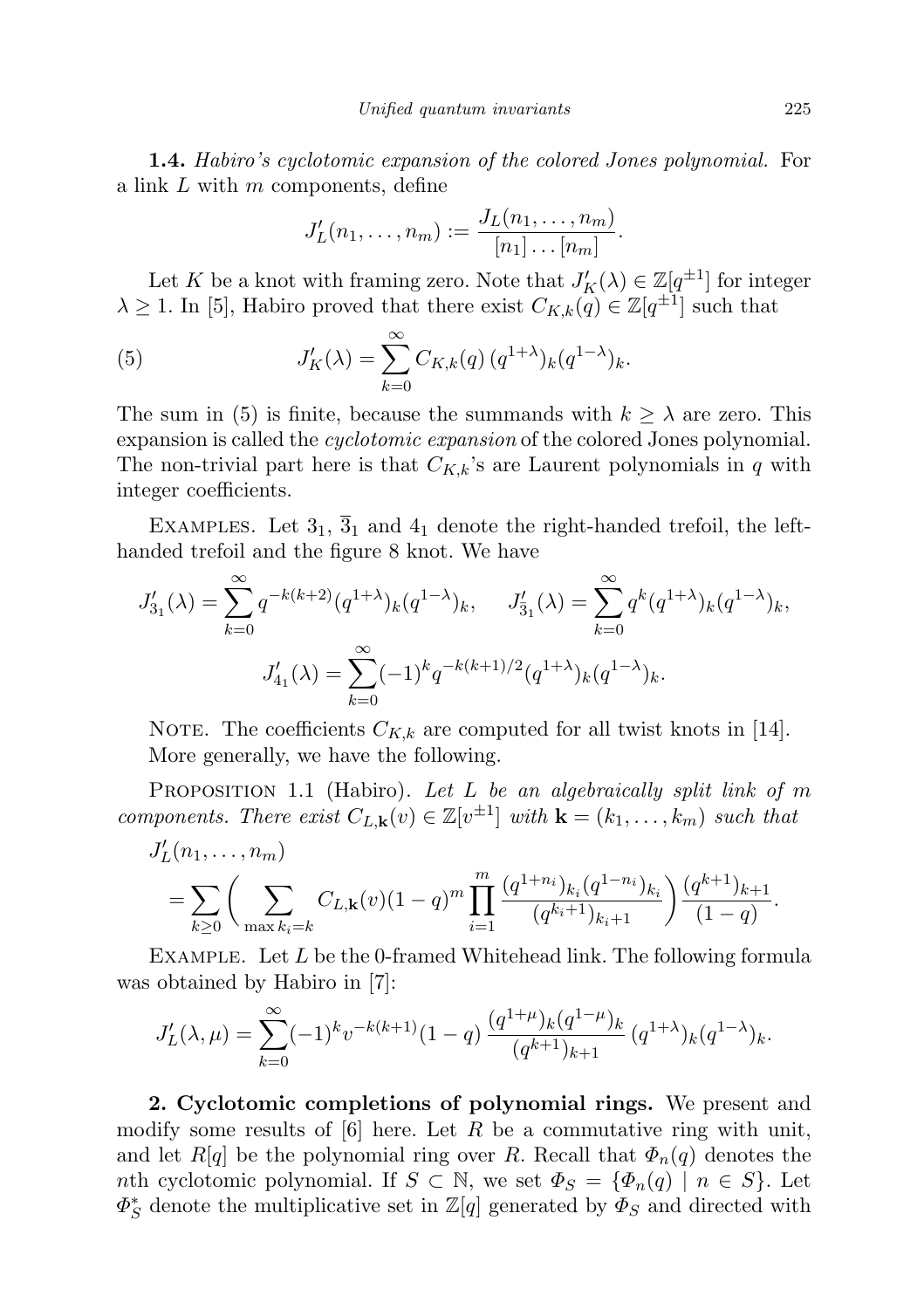respect to the divisibility relation. The principal ideals  $(f(q)) \subset R[q]$  for  $f(q) \in \Phi_S^*$  define a linear topology of the ring  $R[q]$ . In [6], Habiro defined the  $(S)$ -cyclotomic completion ring  $R[q]$ <sup>S</sup> as follows:

(6) 
$$
R[q]^{S} := \lim_{\substack{f(q) \in \Phi_{S}^{*} \\ f(q) \in \Phi_{S}^{*}}} \frac{R[q]}{(f(q))}.
$$

For example, since the sequence  $(q)_{n\in\mathbb{N}}$  is cofinal in  $\Phi_{\mathbb{N}}^*$ , we have

$$
\widehat{\mathbb{Z}[q]} \simeq \mathbb{Z}[q]^{\mathbb{N}}.
$$

Similarly, for  $S = \{n \in \mathbb{N} \mid n \not\equiv 2 \pmod{4}\},\$ 

$$
\widehat{\mathbb{Z}[v]}_2 \simeq \mathbb{Z}[v]^S.
$$

Note that if S is finite, then  $R[q]^S$  is identified with the  $(\prod \Phi_S)$ -adic completion of  $R[q]$ . In particular,

$$
R[q]^{{1\}} \simeq R[[q-1]], \quad R[q]^{{2\}} \simeq R[[q+1]].
$$

If  $S' \subset S$ , then  $\Phi_{S'}^* \subset \Phi_S^*$ , hence there is a natural map

$$
\varrho^R_{S,S'}: R[v]^S \to R[v]^{S'}.
$$

In particular, when  $S = \{n \in \mathbb{N} \mid n \neq 2 \pmod{4}\}$  and  $S' = \{1\}$ , the map

$$
\varrho^{\mathbb{Z}}_{S,S'} : \widehat{\mathbb{Z}[v]}_2 \to \mathbb{Z}[[v-1]]
$$

is the Taylor expansion.

Recall important results concerning  $R[v]^S$  from [6]. Two positive integers n, n' are called *adjacent* if  $n'/n = p^e$  with  $e \in \mathbb{Z}$  and a prime p such that the ring  $R$  is p-adically separated. A set of positive integers is *connected* if for any two distinct elements  $n, n'$  there is a sequence  $n = n_1, n_2, \ldots, n_{k-1}, n_k =$  $n'$  in the set such that any two consecutive numbers of this sequence are adjacent. Theorem 4.2 of  $[6]$  says that if S is connected, then for any subset  $S' \subset S$ , the natural map  $\rho_{S,S'}^R : R[v] \to R[v]^{S'}$  is an embedding.

If  $\zeta$  is a root of unity of order in S, then for every  $f(v) \in R[v]^S$  the evaluation  $ev_{\zeta}(f(v)) \in R[\xi]$  can be defined by sending  $v \mapsto \zeta$ . For a set  $\Xi$  of roots of unity whose orders form a subset  $\mathcal{T} \subset S$ , one defines the evaluation

$$
\mathrm{ev}_{\varXi}:R[v]^S \to \prod_{\zeta \in \varXi} R[\zeta].
$$

Theorem 6.1 of [6] shows that if  $R \subset \mathbb{Q}$  and S is connected, and there exists  $n \in S$  that is adjacent to infinitely many elements in T, then ev $\epsilon$  is injective.

PROPOSITION 2.1.

(a) The Taylor expansion map  $T : \widetilde{\mathbb{Z}[v]}_2 \to \mathbb{Z}[[v-1]]$  is injective.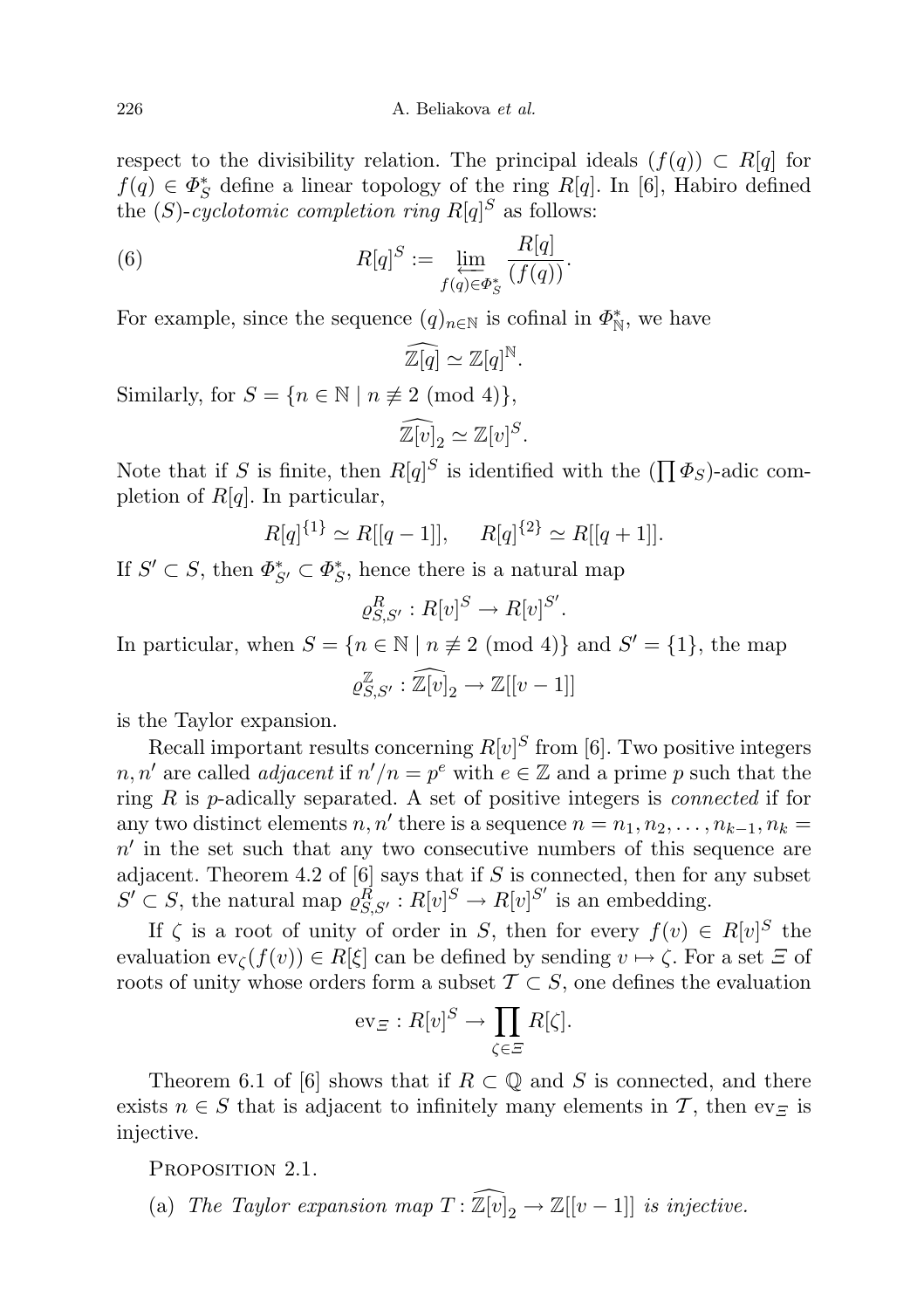- (b) For a non-negative integer  $k \neq 1$  and an odd prime number p, let  $\mathcal{T}_k = \{2^k p^e \mid e \in \mathbb{N}\}\$ . Suppose  $f(v), g(v) \in \mathbb{Z}[v]_2$  are such that  $f(\zeta) =$  $g(\zeta)$  for every  $\zeta$  with  $\text{ord}(\zeta) \in \mathcal{T}_k$ . Then  $f(v) = g(v)$ .
- (c) The natural Taylor map  $\mathbb{Z}[v]_s \to \mathbb{Z}[I,1/2][[1+q]]$ , explained in the proof, is injective. Here I is the imaginary unit,  $I^2 = -1$ .

*Proof.* (a) It is easy to see that  $S = \{n \in \mathbb{N} \mid n \neq 2 \pmod{4}\}\$ is connected. Note that if  $S' = \{1\}$  then  $\mathbb{Z}[v]^{S'} = \mathbb{Z}[[v-1]]$ . Hence part (a) follows from the above mentioned Theorem 4.2 of [6].

(b) Since  $k \neq 1, 2^k \in S$ , and by assumption,  $2^k$  is adjacent to every element in  $\mathcal T$ . Now (b) follows from the above mentioned [6, Theorem 6.1].

(c) It is easy to see that the set  $S = \{n \in \mathbb{N} \mid n \equiv 0 \pmod{4}\}\$ is connected, and  $\widehat{\mathbb{Z}[v]}_s \cong \mathbb{Z}[v]^S$ . Hence  $\varrho_S^{\mathbb{Z}}$  $\mathbb{Z}_{S,\{4\}}^{\mathbb{Z}}$  is injective. For the set  $\{4\}$ , we have

$$
\mathbb{Z}[v]^{4} \simeq \mathbb{Z}[v][[1 + v^2]] \simeq \mathbb{Z}[v][[1 + q]].
$$

Using

$$
v = \sqrt{q} = \sqrt{- (1 - (1 + q))} = I(1 - (1 + q))^{1/2} \in \mathbb{Z}[I][1/2][[1 + q]]
$$

we see that there is an embedding of  $\mathbb{Z}[v]$ <sup>{4}</sup> into  $\mathbb{Z}[I,1/2][[1+q]]$ , which, combined with  $\varrho_S^{\mathbb{Z}}$  $\mathbb{Z}_{S,\{4\}}^{\mathbb{Z}}$ , gives us the injective Taylor map.

Let  $S_k = \{2^k(2n+1) \mid n \in \mathbb{N}\}\.$  Then for every  $k \geq 2$  and  $f(v) \in$  $\mathbb{Z}[1/2,I][v]^{S_k}, \text{ and any root of unity } \zeta \text{ of order in } S_k, \text{ the evaluation map } \text{ev}_\zeta:$  $\mathbb{Z}[1/2, I][v]^S \to \mathbb{Z}[1/2][\zeta]$  can be defined as follows:  $ev_{\zeta}(v) = \zeta$ ,  $ev_{\zeta}(I) =$  $\zeta^{\mathrm{ord}(\zeta)/4}.$ 

Let us study, for  $\Gamma := \mathbb{Z}[1/2][v]$  and  $S = \{n \in \mathbb{N} \mid n \not\equiv 2 \pmod{4}\},\$ completion  $\Gamma^S$  mentioned in the introduction. Note that S is not connected in Habiro's sense for  $R = \mathbb{Z}[1/2]$ . We have  $S = \bigcup_{k \in \mathbb{N}_0, k \neq 1} S_k$  with  $\mathbb{N}_0 =$  $\{0, 1, 2, \dots\}.$ 

PROPOSITION 2.2.

(a) One has

$$
\Gamma^S = \prod_{k \in \mathbb{N}_0, k \neq 1} \Gamma^{S_k}.
$$

- (b) For an integer  $k \geq 2$  and an odd prime number p, let  $\mathcal{T}_k = \{2^k p^e \mid k \leq k \}$  $e \in \mathbb{N}$ . Suppose  $f(v), g(v) \in \mathbb{Z}[1/2, I][v]^{S_k}$  are such that  $ev_{\zeta}(f(v)) =$  $ev_{\zeta}(g(v))$  for every  $\zeta$  with  $ord(\zeta) \in \mathcal{T}_k$ . Then  $f(v) = g(v)$ .
- (c) For an odd prime number p, let  $\mathcal{T} = \{2^k p^e \mid k, e \in \mathbb{N}\}\$ . Suppose  $f(v), g(v) \in \Gamma^S$  are such that  $ev_{\zeta}(f(v)) = ev_{\zeta}(g(v))$  for every  $\zeta$  with ord $(\zeta) \in \mathcal{T}$ . Then  $f(v) = g(v)$ .

*Proof.* (a) Let us first prove that if  $n = 2^k n' \in S_k$  and  $m = 2^l m' \in S_l$ with  $k \neq l$ , then  $(\Phi_n, \Phi_m) = (1)$  in  $\Gamma = \mathbb{Z}[1/2][v]$ . Indeed, if  $n' \neq m'$ , then n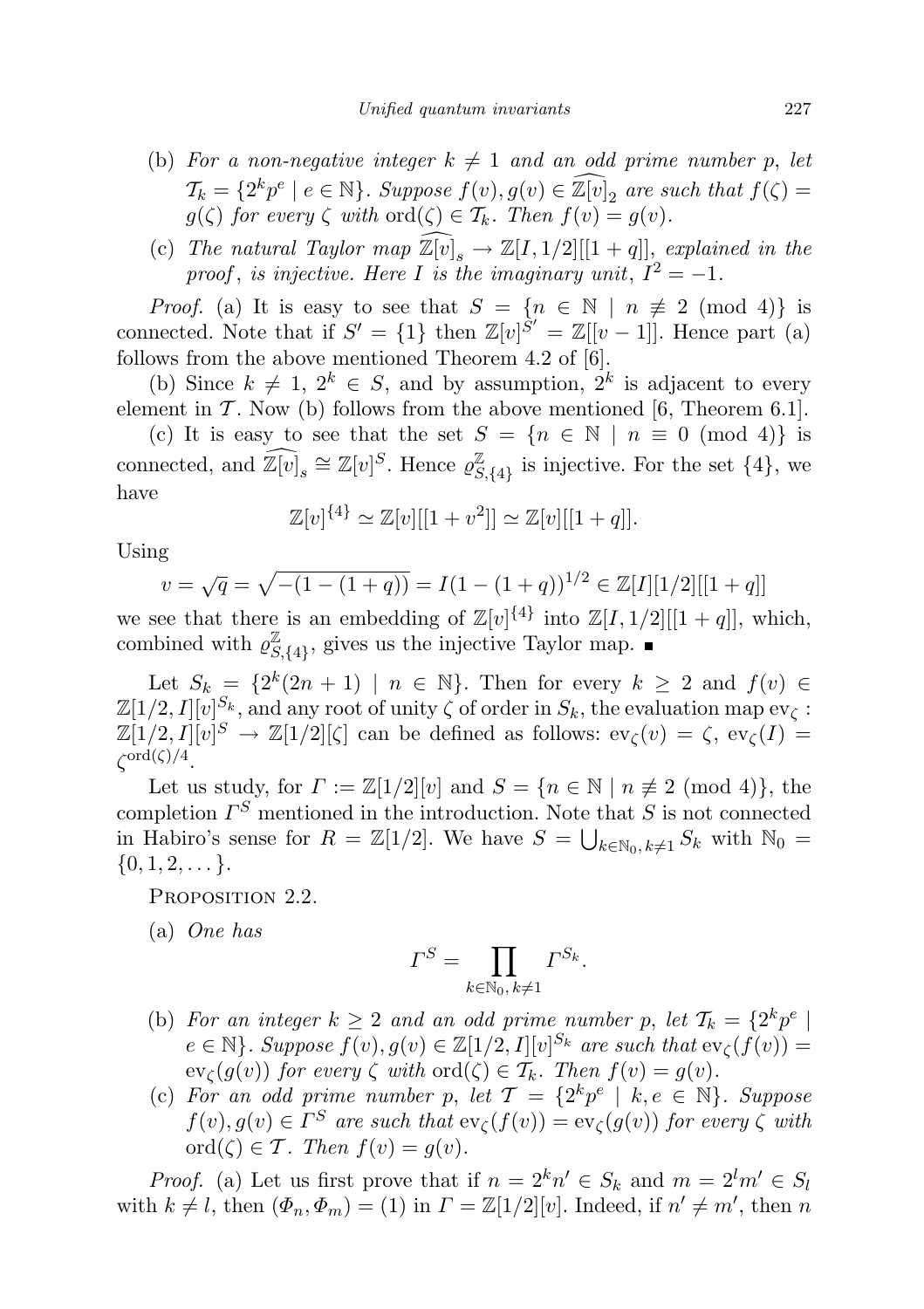228 A. Beliakova et al.

and m are not adjacent, hence  $(\Phi_n, \Phi_m) = (1)$  in  $\mathbb{Z}[v]$  and the claim holds. If  $n' = m'$ , then  $n/m = 2^{k-l}$ , hence in  $\mathbb{Z}[v]$  one has  $2 \in (\Phi_n, \Phi_m)$ , which implies the claim, since 2 is invertible in  $\Gamma$ .

If  $f \in \Phi_S^*$ , then  $f = \prod f_k$  with  $f_k \in \Phi_{S_k}^*$ . Hence the  $f_k$ 's are pairwise coprime. By the Chinese remainder theorem,

$$
\frac{\varGamma}{(f)}=\prod_k\frac{\varGamma}{(f_k)}.
$$

Taking the inverse limit, we get (a).

(b) It is easy to see that  $S_k$  is connected in Habiro's sense for the ring  $\mathbb{Z}[1/2, I]$ . Hence part (b) follows by adapting the proof of [6, Theorem 6.1] to the ring  $\mathbb{Z}[1/2, I]$ , which is straightforward.

(c) is an easy consequence of (a) and (b).  $\blacksquare$ 

3. Laplace transform. In this section we introduce the Laplace transform method. For simplicity, we restrict to homology spheres obtained by surgery on knots; the general case can be obtained by applying the same arguments to each component of the link.

**3.1.** Quantum invariants for knot surgeries. For any non-zero integer b, and a knot K, let  $M = S^3(K_b)$  be a homology sphere obtained by surgery on K with framing b. Assume that  $\xi$  is a primitive rth root of unity and r is even. The quantum  $SU(2)$  invariant of M is defined as follows:

(7) 
$$
\tau_M(\xi) = \frac{\sum_{\lambda}^{\xi} q^{b(\lambda^2 - 1)/4} (1 - q^{\lambda})(1 - q^{-\lambda}) J_K'(\lambda)}{\sum_{\lambda}^{\xi} q^{\text{sn}(b)(\lambda^2 - 1)/4} (1 - q^{\lambda})(1 - q^{-\lambda})},
$$

where  $\mathrm{sn}(b)$  is the sign of b. To be precise, one needs to fix a 4th root of  $\xi$ . Note that when computing the Jones polynomial of a knot (or a link) further in this paper, we always assume that its framing is zero. However, in the formula for the quantum invariant, framing is taken into account by means of the factor  $q^{b(\lambda^2-1)/4}$ .

Substituting Habiro's formula (5) into (7) we get

(8) 
$$
\tau_M(\xi) = \frac{\sum_{\lambda}^{\xi} q^{b(\lambda^2 - 1)/4} \sum_{n=0}^{\infty} C_{K,n} F_n(q^{\lambda}, q)}{\sum_{\lambda}^{\xi} q^{\text{sn}(b)(\lambda^2 - 1)/4} F_0(q^{\lambda}, q)},
$$

where  $F_n(q^{\lambda}, q) = (q^{\lambda})_{n+1}(q^{-\lambda})_{n+1}$ .

Suppose r is odd. Then, taking the sums over odd  $\lambda$  in the numerator and the denominator of (7) we get  $\tau_M^{\text{SO}(3)}(\xi)$ . In this case, there is no need to fix a 4th root of  $\xi$ .

**3.2.** Laplace transform method. The main idea behind the Laplace transform method is to interchange the sums over  $\lambda$  and n in (8) and regard  $\sum_{\lambda}^{\xi} q^{b(\lambda^2-1)/4}$  as an operator (called *Laplace transform*) acting on  $F_n(q^{\lambda}, q)$ .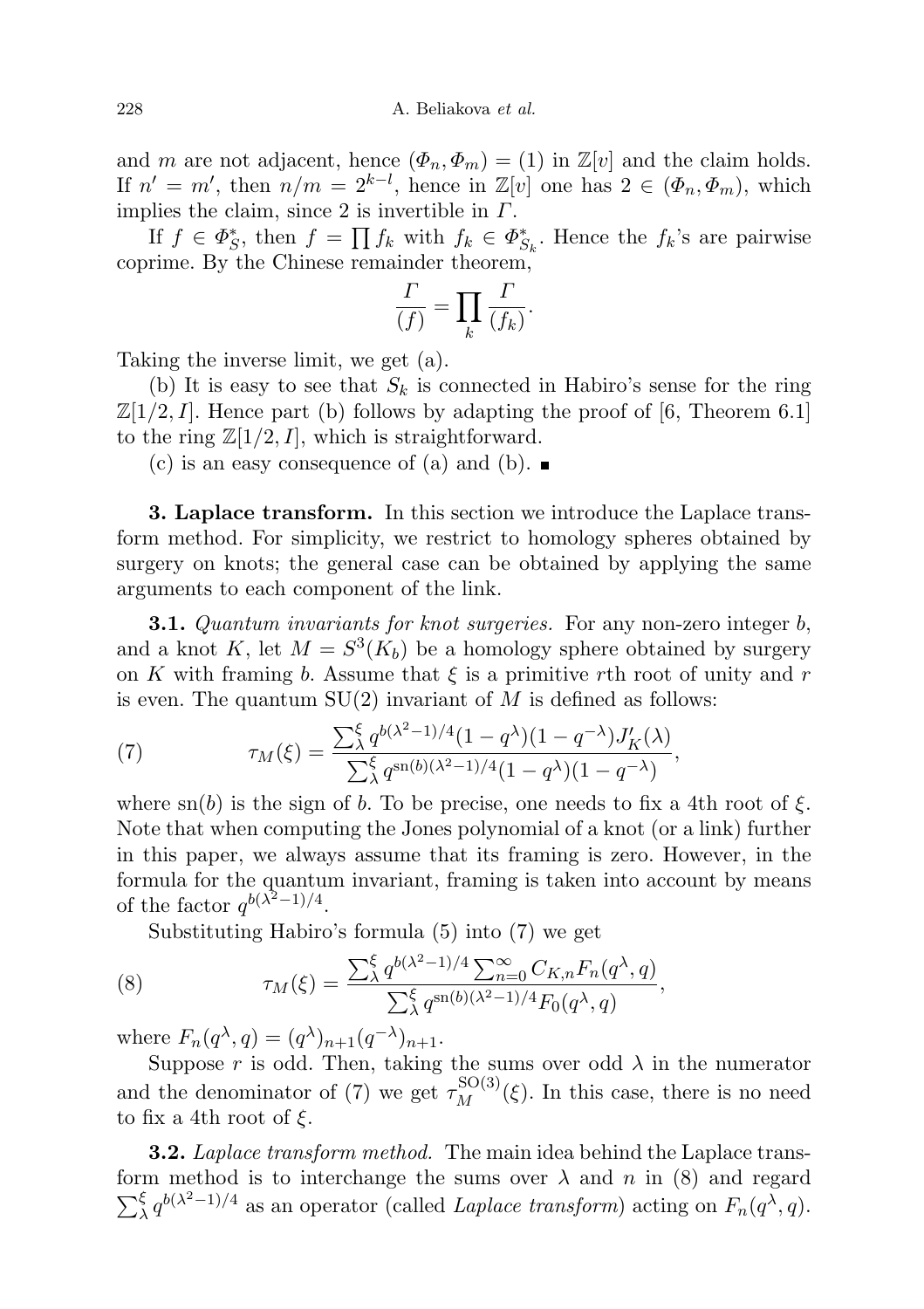(Recall that  $\int e^{-ax^k} f(x) dx$  is called the Laplace transform of f of order k. Our sum is a discrete version of the Laplace transform of the second order.)

More precisely, after interchanging the sums in the numerator of (8) we get

$$
\sum_{n=0}^{r-1} C_{K,n}(q) \sum_{\lambda}^{\xi} q^{b(\lambda^2-1)/4} F_n(q^{\lambda}, q).
$$

Now observe that  $F_n(q^{\lambda}, q) = (q^{\lambda})_{n+1}(q^{-\lambda})_{n+1}$  is a Laurent polynomial in two variables  $q^{\lambda}$  and q. The Laplace transform does not affect q, and we only need to compute the action of the Laplace operator on  $q^{a\lambda}$ .

Suppose  $b = 1, 2$  and r is even. A simple square completion argument shows that

$$
\sum_{\lambda}^{\xi} q^{b(\lambda^2 - 1)/4} q^{a\lambda} = \xi^{-a^2/(b,r)} \gamma_b(\xi).
$$

Summarizing the previous discussion, we get

$$
\sum_{\lambda}^{\xi} q^{b(\lambda^2 - 1)/4} F_n(q^{\lambda}, q) = \text{ev}_{\xi}(L_{b; \lambda}(F_n(q^{\lambda}, q))) \gamma_b(\xi).
$$

Here  $L_{b,\lambda}(F)$  is the Laplace transform of F, which is defined as follows. Suppose F is a formal power series in  $q^{\pm 1}$  and  $q^{\pm \lambda}$ . Then  $L_{b,\lambda}(F)$  is obtained from F by replacing every  $q^{a\lambda}$  by  $q^{-a^2/b}$ . The evaluation map ev<sub> $\xi$ </sub> converts  $q^{1/b}$  to  $\xi^{1/(b,r)}$ . Note that while ev<sub> $\xi$ </sub> might depend on r, the Laplace transform  $L_{h\lambda}$  does not.

If r is odd and  $(b, r) = 1$ , we can define the Laplace transform  $L_{b,\lambda}$ :  $\mathbb{Z}[q^{\pm\lambda}, q^{\pm 1}] \to \mathbb{Z}[q^{\pm 1/b}]$  as the  $\mathbb{Z}[q^{\pm 1}]$ -linear operator sending  $q^{a\lambda} \mapsto q^{-a^2/b}$ . In this case, we have

$$
\sum_{\lambda}^{\xi,1} q^{b(\lambda^2-1)/4} F_n(q^{\lambda},q) = \text{ev}_{\xi}(L_{b;\lambda}(F_n(q^{\lambda},q))) \gamma_b^1(\xi).
$$

As a result, we have closed formulas for quantum invariants in terms of the Laplace transform.

THEOREM 3.1. Let  $M = S^3(K_b)$  and  $b = 1$  or 2. Then

$$
\tau_M(\xi) = \frac{1}{2(1 - \xi^{-\operatorname{sn}(b)})} \frac{\gamma_b(\xi)}{\gamma_{\operatorname{sn}(b)}(\xi)} \sum_{n=0}^{\infty} C_{K,n} \operatorname{ev}_{\xi}(L_{b;\lambda}(F_n)),
$$
  

$$
\tau_M^{\operatorname{SO}(3)}(\xi) = \frac{1}{2(1 - \xi^{-\operatorname{sn}(b)})} \frac{\gamma_b^1(\xi)}{\gamma_{\operatorname{sn}(b)}^1(\xi)} \sum_{n=0}^{\infty} C_{K,n} \operatorname{ev}_{\xi}(L_{b;\lambda}(F_n)).
$$

Note that the second formula holds for any b coprime to the order of  $\xi$ (cf. in [10], [2]). In the case when  $(b, \text{ord}(\xi)) \neq 1$ , the formulas for quantum SO(3) invariants are given in [1].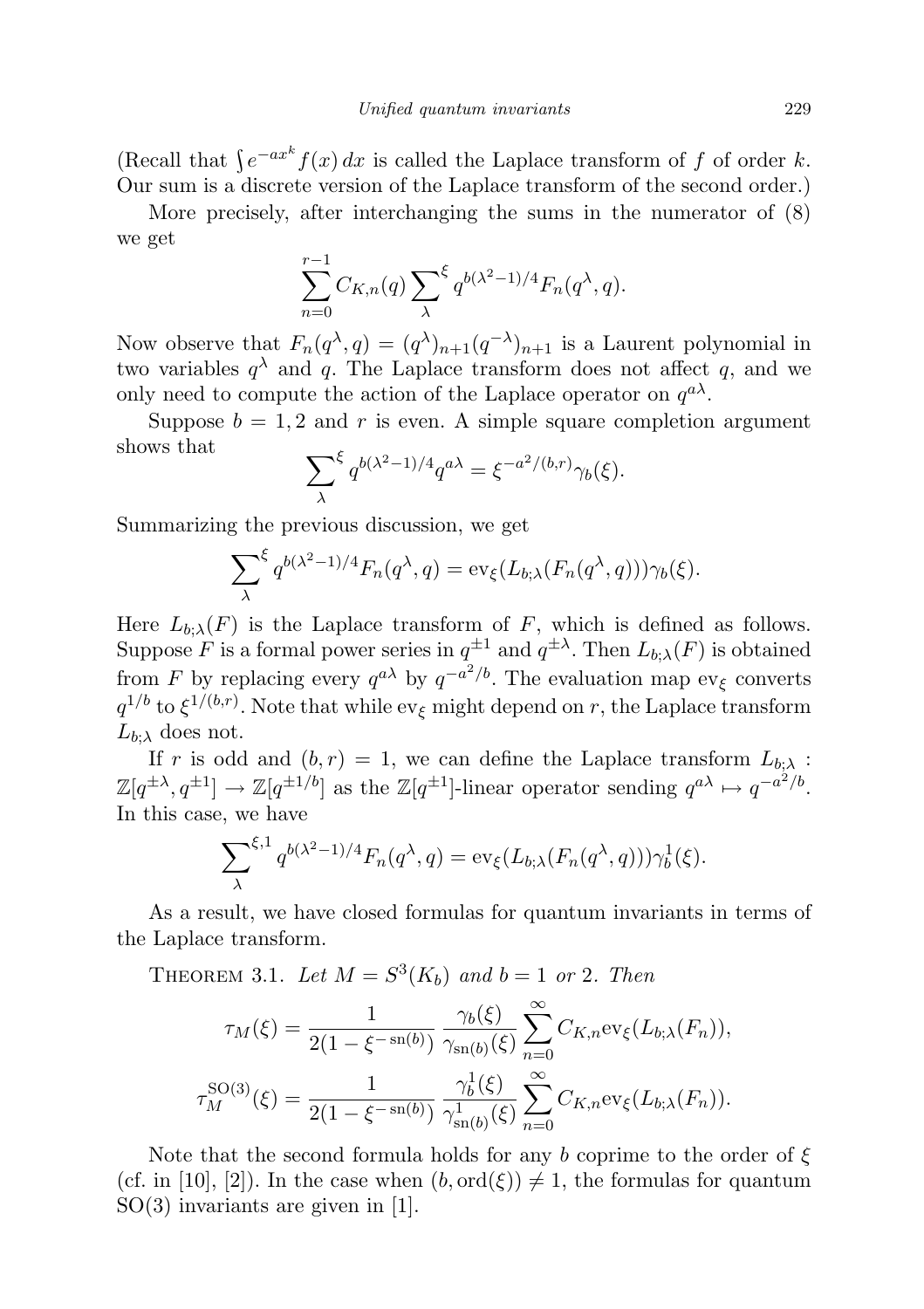230 A. Beliakova et al.

4. Habiro theory. In this section we show how Theorem 3.1 can be used to compute Habiro's unified invariant of integral homology spheres.

**4.1.** Knot surgeries. Any knot surgery with framing  $b = \pm 1$  yields an integral homology sphere. Combining Theorem 3.1 with Lemma 4.2 below we get the following theorem.

THEOREM 4.1 (Habiro). For  $M_{\pm} = S^3(K_{\pm 1})$ , there exists a unique invariant

$$
I_{M_{+}}(q) = \sum_{n=0}^{\infty} (-1)^{n} q^{-n(n+3)/2} C_{K,n}(q) \frac{(q^{n+1})_{n+1}}{1-q} \in \widehat{\mathbb{Z}[q]},
$$
  

$$
I_{M_{-}}(q) = \sum_{n=0}^{\infty} C_{K,n}(q) \frac{(q^{n+1})_{n+1}}{1-q} \in \widehat{\mathbb{Z}[q]},
$$

such that  $I_{M_{\pm}}(\xi) = \tau_{M_{\pm}}(\xi) = \tau_{M_{+}}^{\text{SO}(3)}$  $\frac{15O(3)}{M_{\pm}}(\xi).$ 

EXAMPLES. Denote by  $S^3(3_1)$  and  $S^3(4_1)$  the Poincaré sphere and the 3-manifold obtained by framing 1 surgery on the figure 8 knot. By Theorem 4.1, we have

$$
I_{S^3(3_1)}(q) = \frac{q}{1-q} \sum_{k=0}^{\infty} (-1)^k q^{-(k+2)(3k+1)/2} (q^{k+1})_{k+1},
$$
  

$$
I_{S^3(4_1)}(q) = \frac{q}{1-q} \sum_{k=0}^{\infty} (-1)^k q^{-(k+1)^2} (q^{k+1})_{k+1}.
$$

Lemma 4.2.

(9) 
$$
L_{-1;\lambda}((q^{\lambda})_{k+1}(q^{-\lambda})_{k+1}) = 2(q^{k+1})_{k+1},
$$

$$
L_{1;\lambda}((q^{\lambda})_{k+1}(q^{-\lambda})_{k+1}) = 2(-1)^{k+1}q^{-(k+2)(k+1)/2}(q^{k+1})_{k+1}.
$$

*Proof.* Let  $L_{b;\lambda}: \mathbb{Z}[q^{\pm\lambda}, q^{\pm 1}] \to \mathbb{Z}[q^{\pm 1/b}]$  be the  $\mathbb{Z}[q^{\pm 1}]$ -linear operator sending  $q^{a\lambda} \mapsto q^{-a^2/b}$ . Then for  $F_k(q^{\lambda}, q) \in \mathbb{Z}[q^{\pm \lambda}, q^{\pm 1}]$  we have

$$
L_{-b;\lambda}(F_k(q^{\lambda},q)) = q^{k(k+1)} L_{b;\lambda}(F(q^{\lambda},q^{-1})).
$$

Using this formula we can deduce (10) from (9).

Let us prove (9). For this, we split

$$
F_k(q^{\lambda}, q) = S_k(q^{\lambda}, q) + T_k(q^{\lambda}, q)
$$

with  $S_k(q^{\lambda}, q) = (q^{\lambda})_{k+1}(q^{-\lambda+1})_k$  and  $T_k(q^{\lambda}, q) = -q^{-\lambda}(q^{\lambda})_{k+1}(q^{-\lambda+1})_k$ . Then  $S_k(q^{-\lambda}, q) = T_k(q^{\lambda}, q)$  implies  $L_{b; \lambda}(S_k) = L_{b; \lambda}(T_k)$  for any b. Therefore, we have to look at one of them only.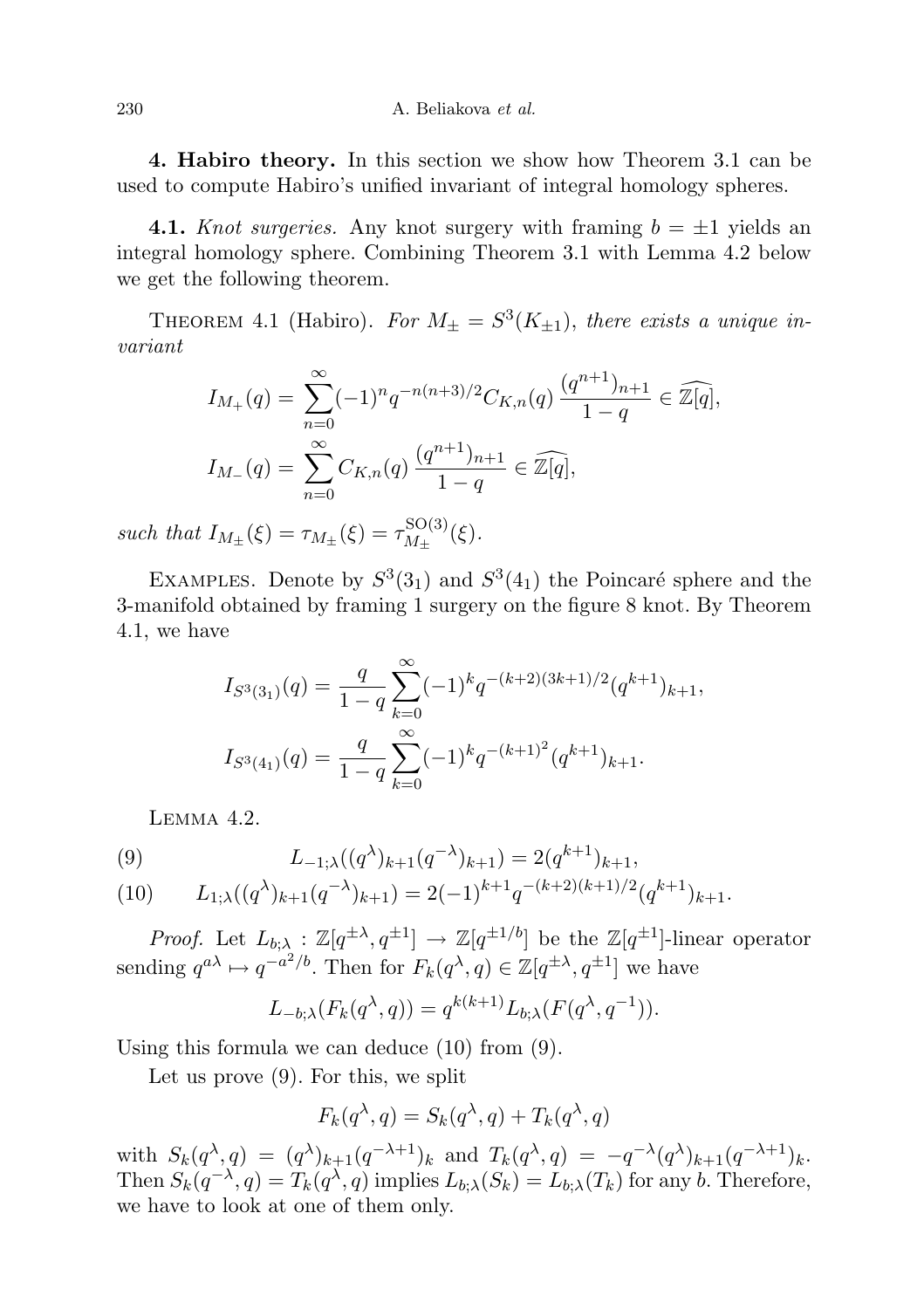Further, by the q-binomial theorem (eq.  $(II.4)$  in [4]) we get

$$
S_k(q^{\lambda}, q) = (-1)^k q^{-k\lambda} q^{k(k+1)/2} (q^{\lambda-k})_{2k+1}
$$
  
=  $(-1)^k q^{k(k+1)/2} \sum_{j=0}^{2k+1} (-1)^j \begin{bmatrix} 2k+1 \ j \end{bmatrix}_q q^{j(j-1)/2} q^{-kj} q^{(j-k)\lambda},$ 

where

$$
\begin{bmatrix} n \\ k \end{bmatrix}_q = \frac{(q)_n}{(q)_k (q)_{n-k}}.
$$

Taking the Laplace transform we have

$$
L_{-1;\lambda}(S_k(q^{\lambda},q)) = (-1)^k q^{(3k^2+k)/2} \sum_{j=0}^{2k+1} \frac{(q^{-2k-1})_j}{(q)_j} q^{j^2+j-jk}.
$$

The result now follows by applying the Sears–Carlitz transformation (eq. (III.14) in [4]) for terminating  $_3\phi_2$  series with specializations  $a = q^{-2k-1}$ ,  $b, c \rightarrow \infty, z \rightarrow q^{k+2}.$ 

**4.2.** Link surgeries. Let M be an integral homology sphere. Without loss of generality, we can assume that  $M$  is obtained by surgery on an algebraically split link L in  $S^3$  with framings  $\pm 1$ . Suppose that the first  $\sigma_+$ components have framing  $+1$ , and the others  $-1$ . Substituting the cyclotomic expansion of the colored Jones polynomial (given in Proposition 1.1) into (1.3) and applying the Laplace transform method to each component of  $L$ , we derive the following formula for the unified invariant of  $M$ .

THEOREM 4.3 (Habiro). For M as above, there exists a unique invariant

(11) 
$$
I_M(q) = \sum_{k=0}^{\infty} \left( \sum_{\max k_i = k} C_{L,\mathbf{k}}(v) \prod_{i=1}^{\sigma_+} (-1)^{k_i} q^{-k_i(k_i+3)/2} \right) \frac{(q^{k+1})_{k+1}}{1-q} \in \widehat{\mathbb{Z}[q]}
$$

such that  $I_M(\xi) = \tau_M(\xi) = \tau_M^{\text{SO}(3)}(\xi)$ .

**5. Rational homology 3-spheres with**  $H_1(M) = (\mathbb{Z}/2\mathbb{Z})^n$ . In this section we define the unified invariant for  $M \in \mathcal{M}_n$ .

**5.1.** Normalization. Suppose that the order of  $\zeta$  is divisible by 4. It is easy to show that the quantum invariant of  $\mathbb{R}P^3$ , which is obtained by surgery on the unknot with framing 2, is given by

$$
\tau_{\mathbb{R}P^3}(\xi) = \frac{\gamma_2(\xi)}{(1+\zeta^{-1})\gamma_1(\xi)} = \frac{\gamma_{-2}(\xi)}{(1+\zeta)\gamma_{-1}(\xi)} = \frac{\zeta^{-1/2}\sqrt{2}}{1+\zeta^{-1}}.
$$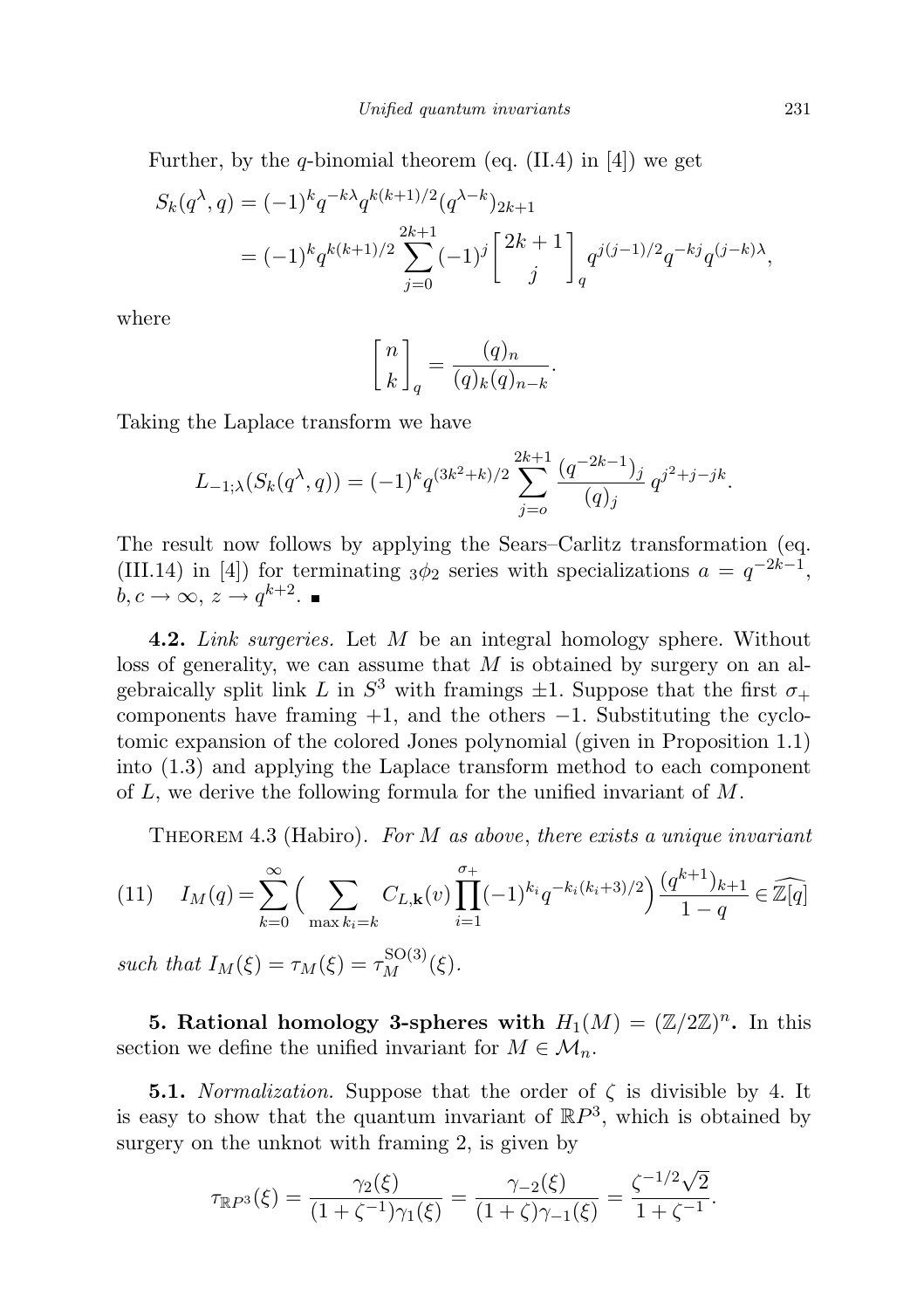For  $M \in \mathcal{M}_n$ , we will use a normalization such that the connected sum of n projective spaces  $\mathbb{R}P^3$  takes value 1:

$$
\tau'_M(\xi) := \frac{\tau_M(\xi)}{(\tau_{\mathbb{R}P^3}(\xi))^n}.
$$

For an odd root of unity  $\xi$ , we put

$$
\tau'_{M}(\xi) := \frac{\tau_{M}^{\text{SO}(3)}(\xi)}{(\tau_{\mathbb{R}P^3}^{\text{SO}(3)}(\xi))^n} \quad \text{with} \quad \tau_{\mathbb{R}P^3}^{\text{SO}(3)}(\xi) = \frac{\gamma_2^1(\xi)}{(1+\zeta^{-1})\gamma_1^1(\xi)}.
$$

**5.2.** Diagonalization. Recall that a linking pairing on a finite Abelian group G is a non-singular symmetric bilinear map from  $G \times G$  to  $\mathbb{Q}/\mathbb{Z}$ . Two linking pairings  $\nu, \nu'$  on respectively  $G, G'$  are equivalent if there is an isomorphism between G and G' carrying  $\nu$  to  $\nu'$ . With the obvious block sum, the set of equivalence classes of linking pairings is a semigroup.

One type of linking pairing is given by non-singular square symmetric matrices with integer entries: any such  $n \times n$  matrix A gives rise to a linking pairing  $\phi(A)$  on  $G = \mathbb{Z}^n / A \mathbb{Z}^n$  defined by  $\phi(A)(v, v') = v^t A^{-1} v' \in \mathbb{Q} \text{ mod } \mathbb{Z}$ , where  $v, v' \in \mathbb{Z}^n$ . If there is a *diagonal* matrix A such that a linking pairing  $\nu$  is isomorphic to  $\phi(A)$ , then we say that  $\nu$  is of diagonal type. It is known that if the linking pairing of a 3-manifold is of diagonal type, with diagonal entries  $d_1, \ldots, d_k$ , then M can be obtained by surgery along an algebraically split link, with framings  $d_1, \ldots, d_k$  on k components, and  $\pm 1$  on the others (see [18, 10]).

LEMMA 5.1. Suppose  $H_1(M, \mathbb{Z}) = (\mathbb{Z}/2\mathbb{Z})^n$ . Then  $M \# \mathbb{R}P^3$  can be obtained from  $S^3$  by surgery on an algebraically split link with framing 2 on  $n+1$  components, and  $\pm 1$  on the others.

Proof. The generators of the semigroup of linking pairings are known (see [8, 20]). Since subgroups of  $H_1$  are of the form  $(\mathbb{Z}/2\mathbb{Z})^n$  only, from the list of generators we see that a linking pairing  $\phi$  on  $H_1(M, \mathbb{Z})$  must be the block sum of linking pairings, each of the form  $\phi(2)$  or  $E_0^1$  in the notation of [8]. Here  $\phi(2)$  is considered as the  $1 \times 1$  matrix with the only entry 2, and  $E_0^1$  is a linking pairing on  $\mathbb{Z}/2\mathbb{Z} \times \mathbb{Z}/2\mathbb{Z}$ .

Note that  $\phi(2)$  is the linking pairing of  $\mathbb{R}P^3$ . One of the relations among generators says that  $E_0^1 \oplus \phi(2) = \phi(2) \oplus \phi(2) \oplus \phi(2)$ . Thus, after adding a copy of  $\mathbb{R}P^3$  the linking pairing of M is of diagonal type, with entries 2 on the diagonal, and we get the result.  $\blacksquare$ 

**5.3.** Unified invariant. For any  $M \in \mathcal{M}_n$ , by Lemma 5.1,  $M' = M \# \mathbb{R}P^3$ can be obtained by surgery on an algebraically split m-component link L. Let us assume that the first  $s_+$  components of L have framing 2, the next  $s_-\$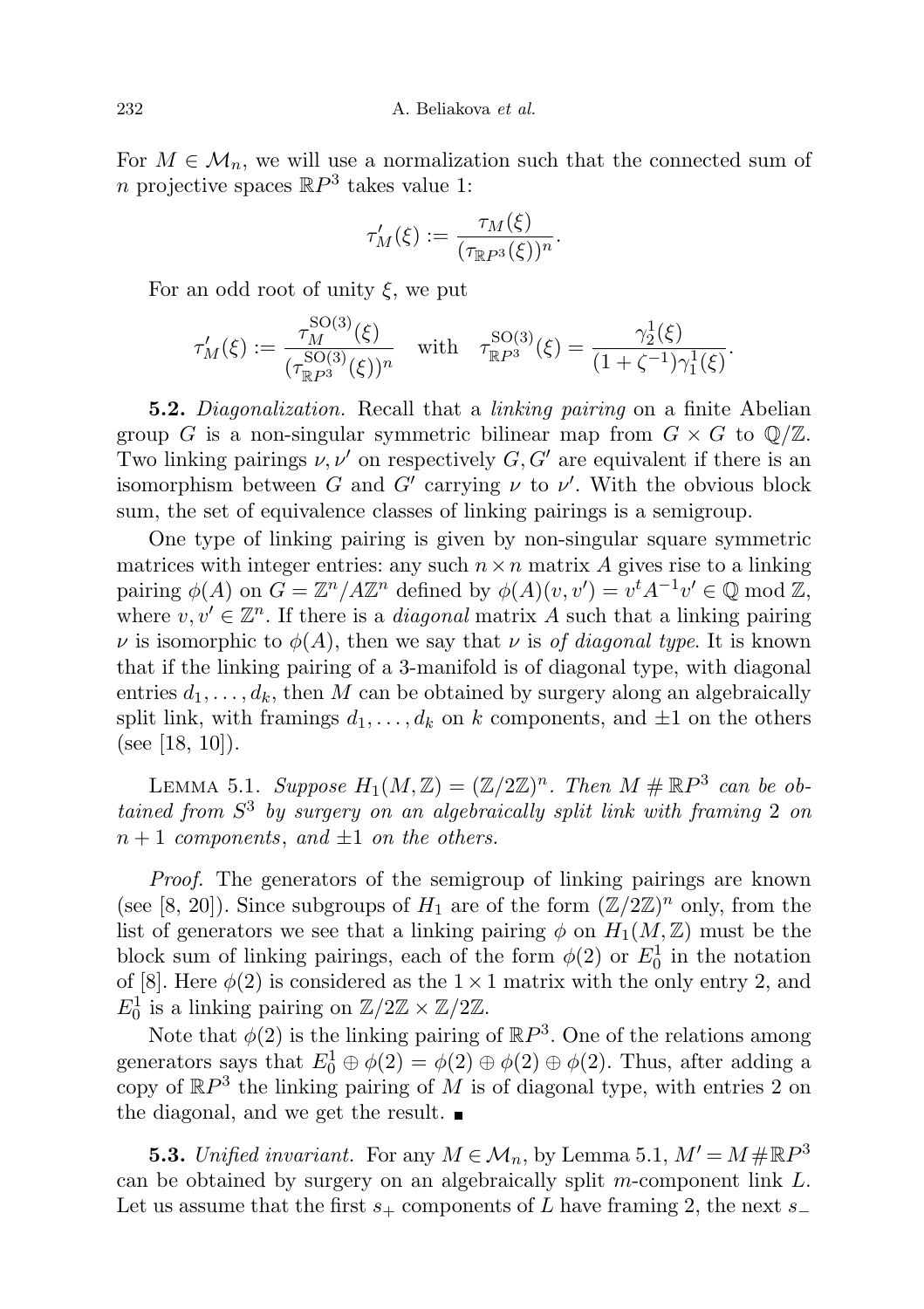components have framing  $-2$ , the next  $l_+$  components are 1-framed, and the last components are  $(-1)$ -framed. Although we can avoid the  $-2$  framing, we add it for the convenience of calculation. Note that  $s_{+} + s_{-} = n + 1$ , since  $M' \in \mathcal{M}_{n+1}$ . The unified invariant of M is defined by

$$
I_M(v) = \frac{(1+v)^{n+1}}{1-q} \sum_{k\geq 0} (q^{k+1})_{k+1}
$$
  
 
$$
\times \Big( \sum_{\max k_i=k} C_{L,\mathbf{k}}(v) \prod_{i=1}^{s_+} (-v)^{-k_i} B_{k_i}(v) \prod_{i=s_++1}^{n+1} B_{k_i}(v) \prod_{i=n+2}^{n+1+l_+} (-1)^{k_i} q^{-k_i(k_i+3)/2} \Big),
$$

where  $B_k(v) = (\prod_{i=0}^k (1 + v^{2i+1}))^{-1}$ .

**5.4.** Proof of Theorem 2. Let us first show that  $I_M(v) \in \Gamma^S$ . Indeed, the denominator of  $I_M$  contains only  $\Phi_{4i+2}(v)$  for  $i \in \mathbb{N}$ , which are invertible modulo  $\Phi_s(v)$  for any  $s \in S$  in  $\mathbb{Z}[1/2][v]$  (cf. the proof of Proposition 2.2(a)).

We next show that  $ev_{\xi}(I_M(v)) = \tau'_{M'}(\xi)$ . Observe that  $\tau'_{M'}(\xi) = \tau'_{M}(\xi)$ by the definition. The proof is an application of the Laplace transform method. Using Lemma 5.2 below we have

$$
ev_{\xi}\left(\frac{L_{2;\lambda}[(q^{\lambda})_{k+1}(q^{-\lambda})_{k+1}]}{2(1-q^{-1})}\right)\frac{\gamma_2(\xi)}{\gamma_1(\xi)} = ev_{\xi}\left((-v)^{-k}(-v^2; -v)_{2k}\right)\tau_{\mathbb{R}P^3}(\xi),
$$
  

$$
ev_{\xi}\left(\frac{L_{-2;\lambda}[(q^{\lambda})_{k+1}(q^{-\lambda})_{k+1}]}{2(1-q)}\right)\frac{\gamma_{-2}(\xi)}{\gamma_{-1}(\xi)} = ev_{\xi}\left((-v^2; -v)_{2k}\right)\tau_{\mathbb{R}P^3}(\xi).
$$

In addition, we use the following identity:

$$
\frac{(1-v)(-v^2; -v)_{2k}}{(q^{k+1})_{k+1}} = B_k(v),
$$

whose proof is left to the reader. Uniqueness of  $I_M$  follows from Proposition  $2.2(c).$ 

Lemma 5.2.

$$
L_{-2;\lambda}(F_k(q^{\lambda}, q)) = 2(1 - v)(-v^2; -v)_{2k},
$$
  
\n
$$
L_{2;\lambda}(F_k(q^{\lambda}, q)) = 2(-1)^{k+1}v^{-k-1}(1 - v)(-v^2; -v)_{2k}.
$$

*Proof.* Recall that  $L_{\pm 2;\lambda}(q^{a\lambda}) = v^{\mp a^2}$ . We proceed by proving the first formula. By the  $q$ -binomial theorem we get

$$
L_{-2;\lambda}(F_k(q^{\lambda},q)) = 2(-1)^k q^{k^2+k/2} \sum_{j=0}^{2k+1} \frac{(q^{-2k-1})_j}{(q)_j} q^{j+j^2/2}.
$$

The Sears–Carlitz transformation (eq. (III.14) in [4]) with  $a = q^{-2k-1}$ ,  $c = -q^{-k}$ ,  $z = q^{k+3/2}$  and  $b \to \infty$  reduces this sum to  ${}_2\phi_1(-q^{-k-1/2}, q^{-k}; q^{-k+1/2}, q)$ , which can be computed by the  $q$ -Vandermonde formula (eq. (II.6) in [4]),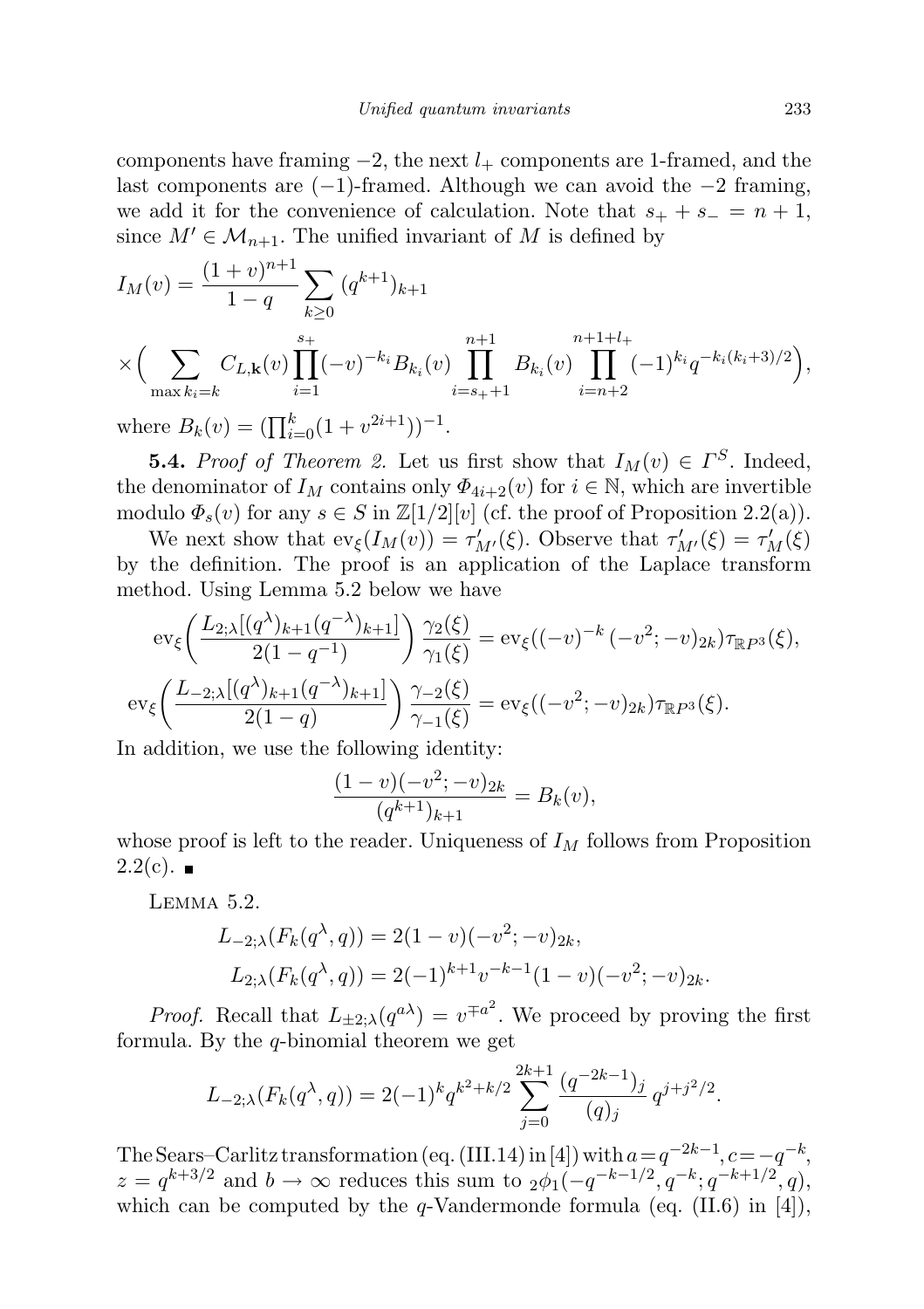and the result follows. Note that  $L_{2;\lambda}$  can be computed from  $L_{-2;\lambda}$  by the same argument as in the proof of Lemma 4.2.  $\blacksquare$ 

*Proof of Corollary 3.* Part (a) follows, since  $ev_{\zeta}(\Gamma^S) = \mathbb{Z}[1/2][\zeta]$  if ord( $\zeta$ )  $\in$  S. Part (b) is a direct consequence of Proposition 2.2(c).

**5.5.** Case  $|H_1| = 2$ . It is well-known that any  $M \in \mathcal{M}_1$  can be obtained by surgery on an algebraically split link L. Let us assume that  $L_{\pm}$  is a link of  $m+1$  components numbered by  $0, 1, \ldots, m$ , where the 0th component has framing  $\pm 2$ , the next s components have framing 1, and the remaining ones have framing  $-1$ . Assume  $M_{\pm} = S^3(L_{\pm})$ . The following proposition is a direct consequence of Theorem 2 and implies the part of Theorem 6 concerning the non-refined invariants.

PROPOSITION 5.3. For  $M_{\pm}$  as above, the unified invariants  $I_{M_{\pm}}$  belong to  $\mathbb{Z}[\overline{v}]_2$  and are given by the following formulas:

$$
I_{M_{+}}(v) = \sum_{k_{i} \ge 0} \left( \sum_{\max k_{i} = k} C_{L, \mathbf{k}}(v) (-v)^{-k_{0}} \times \prod_{i=k_{0}+1}^{k} (1 + v^{2i+1}) \prod_{i=1}^{s} (-1)^{k_{i}} q^{-k_{i}(k_{i}+3)/2} \right) (-v^{2}; -v)_{2k}
$$

and

$$
I_{M_{-}}(v) = \sum_{k_{i} \ge 0} \Big( \sum_{\max k_{i} = k} C_{L, \mathbf{k}}(v) + \sum_{\substack{k \\ i = k_{0} + 1}}^{k} (1 + v^{2i+1}) \prod_{i=1}^{s} (-1)^{k_{i}} q^{-k_{i}(k_{i} + 3)/2} \Big) (-v^{2}; -v)_{2k}.
$$

EXAMPLE. Let L be the Whitehead link with framings 2 and  $-1$  and  $M = S<sup>3</sup>(L)$ . Then

$$
I_M(v) = \sum_{k=0}^{\infty} v^{-k(k+2)} (-v^2; -v)_{2k}.
$$

**5.6.** Proof of Corollary 7. (a) follows from the fact that  $\tau'_M(\xi) = \text{ev}_{\xi}(I_M)$ , and for any  $f \in \overline{\mathbb{Z}}[\overline{v}]_2$ ,  $ev_{\xi}(f) \in \mathbb{Z}[\zeta]$ .

(b) An infinite set of roots of unity of orders odd prime powers is a set of the form  $\mathcal{T}_k$  in Proposition 2.1(b). Hence Proposition 2.1(b) implies the result.

(c) The Ohtsuki series is just the Taylor expansion of  $I_M$ . Observe that the Taylor series in  $1 - v$  can be converted into a formal power series in  $1 - q$  by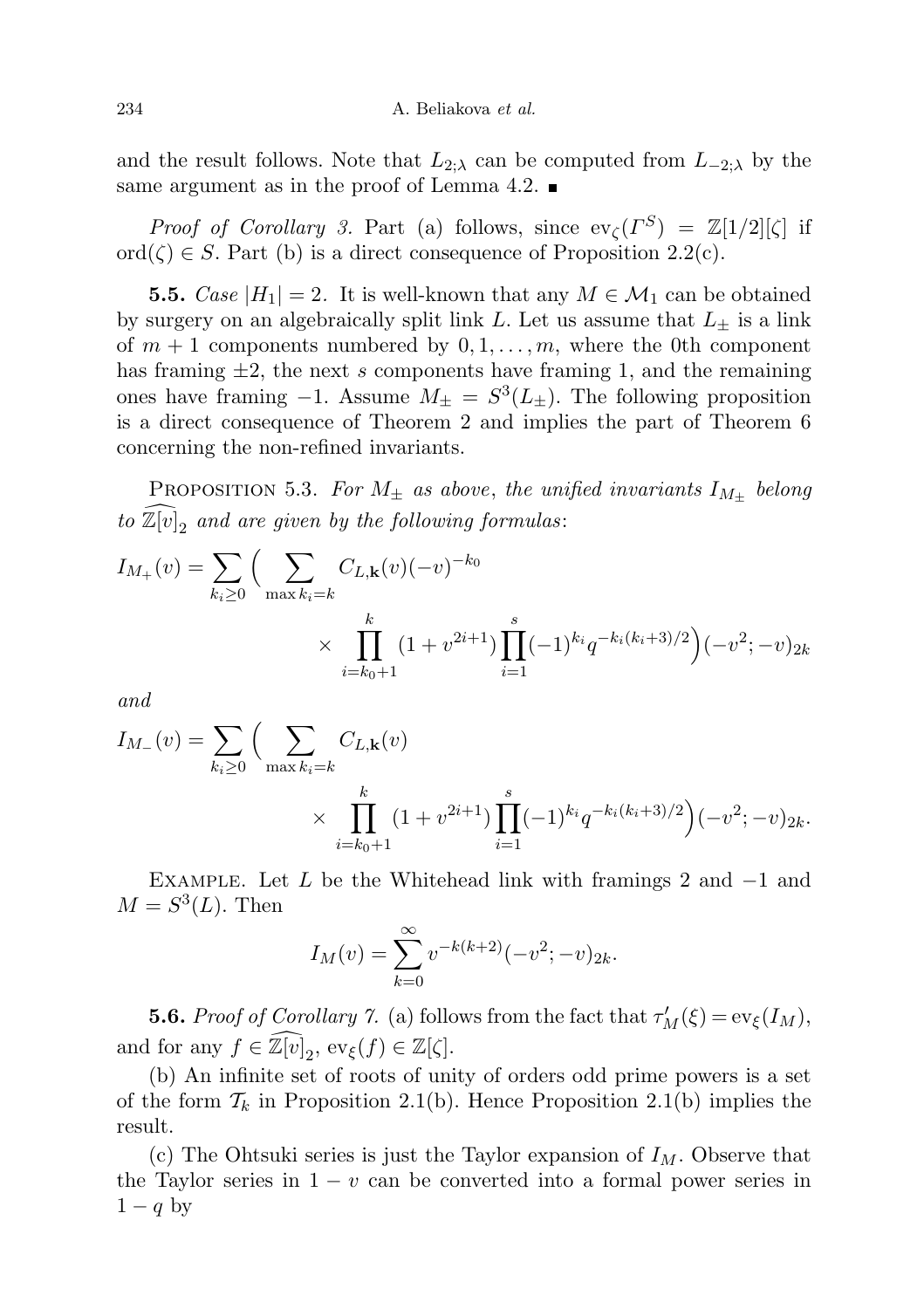$$
v - 1 = (1 + (q - 1))^{1/2} - 1 = \sum_{n=1}^{\infty} {1/2 \choose n} (q - 1)^n,
$$

where  $\binom{1/2}{n}$  $n^{2}$ )  $\in \mathbb{Z}[1/2].$ 

(d) The LMO invariant determines the Ohtsuki series via the  $sl_2$  weight system (see [18]).  $\blacksquare$ 

6. Refinements. In this section we show that the Laplace transform method can effectively be used to define refinements of the unified invariant.

**6.1.** Spin case. Suppose  $M \in \mathcal{M}_n$  can be obtained by surgery on an algebraically split  $m$  component link  $L$  as described in Section 5.3, where the first n components of L are  $(\pm 2)$ -framed, and the remaining components are  $(\pm 1)$ -framed. Suppose  $\sigma_c$  is a spin structure on M corresponding to the solution c of the characteristic equation. There are  $2^n$  spin structures on M.

Let

$$
B_k(x,v) = \frac{1}{2} \Big( \prod_{i=0}^k (1 - v^{2i+1}) + x \prod_{i=0}^k (1 + v^{2i+1}) \Big) \prod_{i=0}^k \frac{1}{1 - q^{2i+1}}.
$$

Then we define the unified invariant of  $(M, \sigma_c)$  as follows:

(12) 
$$
I_{M,\sigma_c}(v) = \frac{(1+v)^n}{1-q} \sum_{k\geq 0} (q^{k+1})_{k+1} \Big( \sum_{\max k_i=k} C_{L,\mathbf{k}}(v) \prod_{i=1}^{s_+} (-v)^{-k_i} \times B_{k_i}((-1)^{c_i+k_i}, v) \prod_{i=s_++1}^n B_{k_i}((-1)^{c_i+1}, v) \prod_{i=n+1}^{n+l_+} (-1)^{k_i} q^{-k_i(k_i+3)/2} \Big).
$$

More generally,  $M' = M \# \mathbb{R}P^3$  can be obtained by surgery on an algebraically split link, i.e.  $I_{M',\sigma'}$  is defined by (12). Assume that  $\sigma'$  and  $\sigma''$ are the two spin structures on M' whose restrictions to M coincide with  $\sigma$ . Then we define the unified invariant of  $(M, \sigma)$  as follows:

(13) 
$$
I_{M,\sigma} := I_{M',\sigma'} + I_{M',\sigma''}.
$$

If the surgery matrix of M is diagonalizable, then  $(13)$  coincides with  $(12)$ , since  $I_{M,\sigma}$  is multiplicative with respect to the connected sum. Indeed, we have

$$
I_{M,\sigma} = I_{M,\sigma}(I_{\mathbb{R}P^3,\sigma_0} + I_{\mathbb{R}P^3,\sigma_1}) = I_{M,\sigma}\left(\frac{1}{1-v^{-1}} + \frac{-v^{-1}}{1-v^{-1}}\right).
$$

Let  $h \in H^1(M', \mathbb{Z}/2\mathbb{Z}) = \text{Hom}(H_1(M', \mathbb{Z}), \mathbb{Z}/2\mathbb{Z})$  be the class  $v \mapsto$  $\nu(v, v)$ , where  $\nu$  is the linking pairing on  $H_1(M', \mathbb{Z})$ . By Lemma 5.1,  $\nu$  is a direct sum of  $n+1$  copies of  $\phi(2)$ . Recall that  $S_k = \{2^k(2n+1) \mid n \in \mathbb{N}\}.$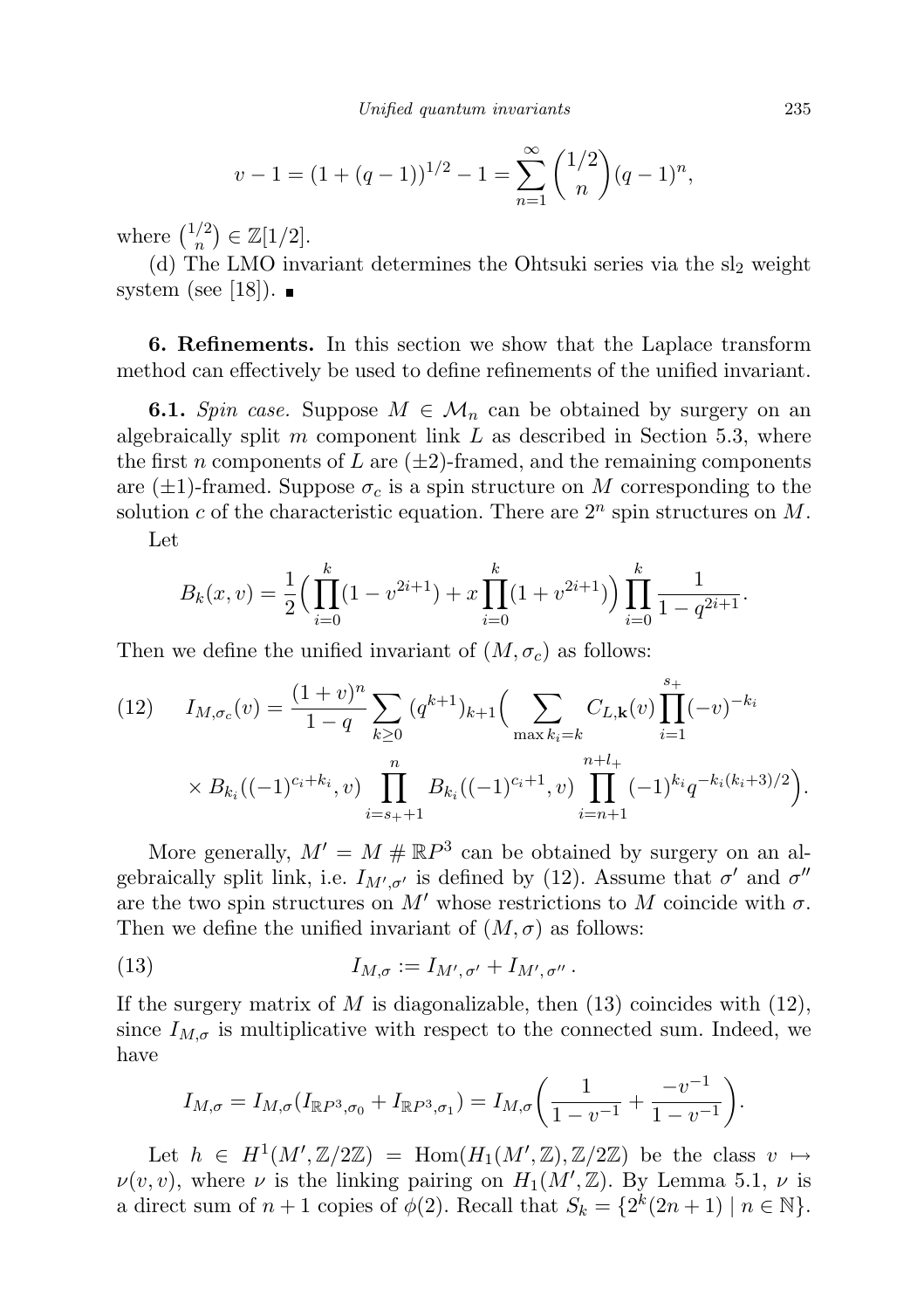Set

$$
T = \bigcup_{k>2} S_k \quad \text{and} \quad T_1 = \bigcup_{k>3} S_k.
$$

PROPOSITION 6.1. For  $M \in \mathcal{M}_n$  and a spin structure  $\sigma$  on M, there exists a unique invariant  $I_{M,\sigma}(v) \in \Gamma^T$  such that for any root of unity  $\zeta$  with  $\mathrm{ord}(\zeta) \in T_1, \, \mathrm{ev}_{\xi}(I_{M,\sigma}(v)) = \tau'_{M,\sigma}(\xi). \, \text{ If } \mathrm{ord}(\zeta) \in S_3, \text{ then } \mathrm{ev}_{\xi}(I_{M,\sigma}(v)) =$  $\tau'_{M',\sigma'+h}(\xi) + \tau'_{M',\sigma''+h}(\xi).$ 

Proposition 6.1 implies Theorem 4.

*Proof.* Let us first show that  $I_{M,\sigma_{\varepsilon}}(v) \in \mathbb{Z}[1/2][v]^T$ . Recall that  $(\Phi_n)$  +  $(\Phi_m) = (1)$  in  $\mathbb{Z}[1/2][v]$  if and only if n and m are not adjacent in Habiro's sense. The denominator of (12) consists of all  $\Phi_i(v)$  with  $i \mid 4j + 2, j \in \mathbb{N}$ . But such an *i* is not adjacent to elements of T, i.e.  $\Phi_i(v)$  is invertible in  $\Gamma^T$ for all i.

We next show that the evaluation  $I_{M,\sigma_{\varepsilon}}(v)$  coincides with the renormalized refined Witten–Reshetikhin–Turaev invariant. We again use the Laplace transform method.

For  $k=3$ , we define the refined Laplace transforms  $L_{\pm 2;\lambda}^\varepsilon:\mathbb{Z}[q^{\pm\lambda},q^{\pm 1}]\to$  $\mathbb{Z}[q^{\pm 1/2}]$  as the  $\mathbb{Z}[q^{\pm 1}]$ -linear operators with

$$
L_{\pm 2;\lambda}^{0}(q^{a\lambda}) = \begin{cases} v^{\mp a^{2}} & \text{for } a \text{ odd,} \\ 0 & \text{otherwise,} \end{cases}
$$
  

$$
L_{\pm 2;\lambda}^{1}(q^{a\lambda}) = \begin{cases} v^{\mp a^{2}} & \text{for } a \text{ even,} \\ 0 & \text{otherwise.} \end{cases}
$$

For  $k > 3$ , the previous definitions of  $L^0_{\pm 2;\lambda}$  and  $L^1_{\pm 2;\lambda}$  should be interchanged. Then, for any Laurent polynomial  $F(q^{\lambda}, q)$  and any root of unity  $\zeta$  with ord $(\zeta) \in S_k$ , the following equation holds:

(14) 
$$
\gamma_{\pm 2}(\xi) \text{ev}_{\xi}(L^{\varepsilon}_{b;\lambda}(F(q^{\lambda},q))) = \sum_{\lambda}^{\xi,\varepsilon} q^{\pm(\lambda^2-1)/2} F(q^{\lambda},q).
$$

To simplify notation, we will sometimes drop the index  $\lambda$  and denote  $L_{\pm 2,\lambda}^{\varepsilon}$ simply by  $L_{\pm 2}^{\varepsilon}$ . Note that  $\gamma_{\pm 2}(\xi) = \gamma_{\pm 2}^1(\xi)$  if  $k = 3$  and  $\gamma_{\pm 2}(\xi) = \gamma_{\pm 2}^0(\xi)$  if  $k > 3$ . In addition, we have

$$
(L_{\pm 2}^1 - L_{\pm 2}^0)(q^{a\lambda}) = (-1)^a (-1)^{\chi+1} L_{\pm 2}(q^{a\lambda}) = (-1)^{\chi+1} (-1)^a v^{\mp a^2}
$$

$$
= (-1)^{\chi+1} L_{\pm 2}|_{v \to -v}(q^{a\lambda})
$$

where  $\chi = 1$  if  $k = 3$  and zero otherwise. This allows us to express the refined Laplace transforms in terms of  $L_{\pm 2;\lambda}$ :

$$
L_{\pm 2}^{\varepsilon} = \frac{1}{2} \left( L_{\pm 2} + (-1)^{\varepsilon + \chi} L_{\pm 2} |_{v \to -v} \right).
$$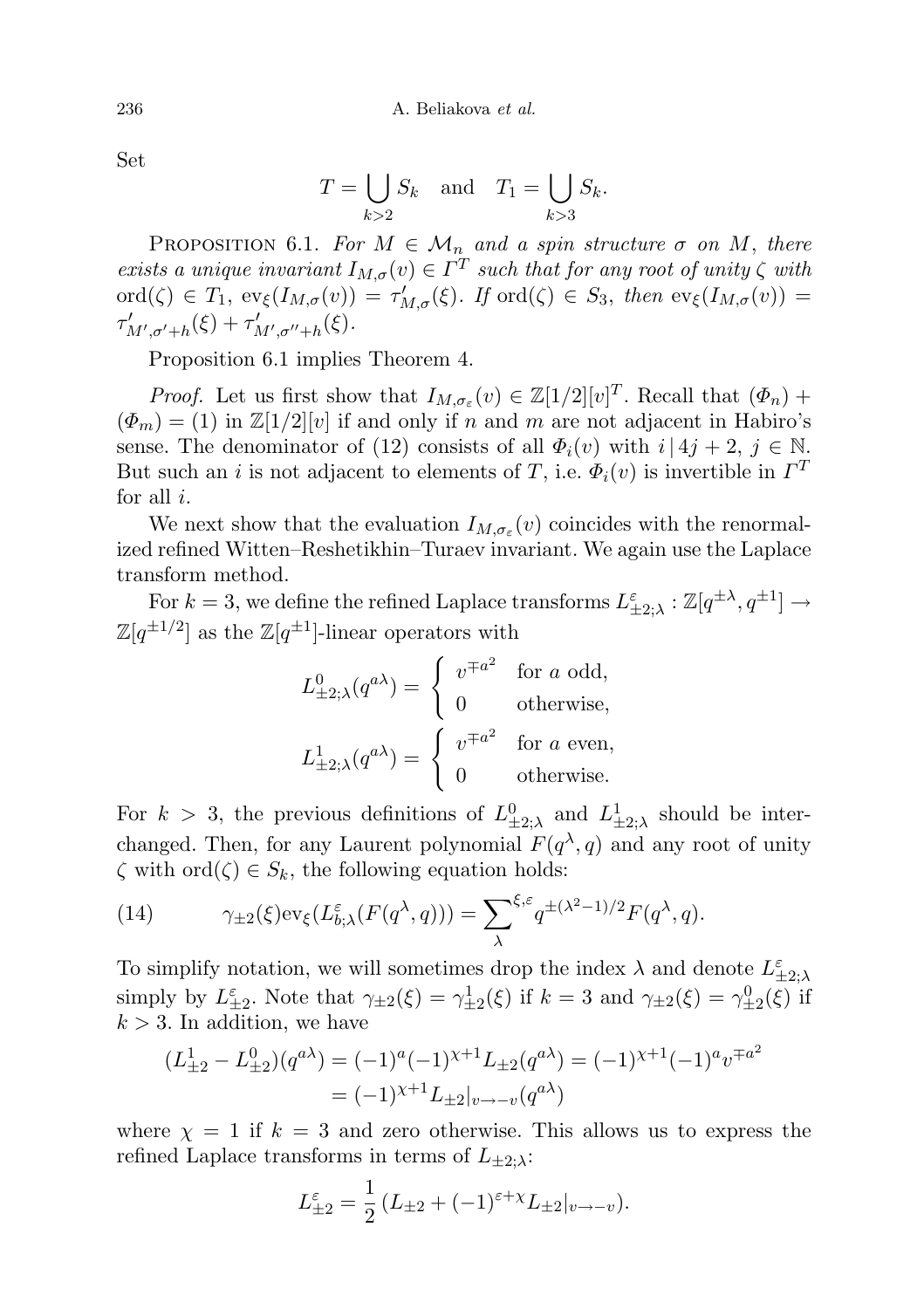Let us recall that  $F_L^0(\xi) = F_L(\xi)$  (cf. [9], [3]).

The assertion in the diagonal case now follows from the next two formulas:

$$
\operatorname{ev}_{\xi}\left(\frac{L_{2;\lambda}(F_k)|_{v\to-v}}{2(1-q^{-1})}\right)\frac{\gamma_2(\xi)}{\gamma_1(\xi)} = -\frac{\zeta^{-k}(1+\zeta)}{1-\zeta}\left(-\zeta^2;\zeta\right)_{2k}\tau_{\mathbb{R}P^3}(\xi),
$$
  

$$
\operatorname{ev}_{\xi}\left(\frac{L_{-2;\lambda}(F_k)|_{v\to-v}}{2(1-q)}\right)\frac{\gamma_{-2}(\xi)}{\gamma_{-1}(\xi)} = \frac{1+\zeta}{1-\zeta}\left(-\zeta^2;\zeta\right)_{2k}\tau_{\mathbb{R}P^3}(\xi).
$$

Observe that  $\tau'_{M,\sigma}(\xi) = \tau'_{M',\sigma'}(\xi) + \tau'_{M',\sigma''}(\xi)$ . Uniqueness of  $I_{M,\sigma}$  is provided by Proposition 2.2(a), (b).  $\blacksquare$ 

Note that if  $M \in \mathcal{M}_1$ , then  $I_{M,\sigma} \in \frac{1}{1-v}\widetilde{\mathbb{Z}}[\widetilde{v}]_s$ . Thus we have the part of Theorem 6 concerning spin refinements.

**6.2.** Cohomological case. Let us first assume that  $M \in \mathcal{M}_n$  can be obtained by surgery on an algebraically split link L as above. Suppose  $\sigma_c \in$  $H^1(M, \mathbb{Z}/2\mathbb{Z})$  is induced by the solution c of the equation  $L_{ij}c_j = 0 \pmod{2}$ .

We define

(15) 
$$
I_{M,\sigma_c}(v) = \frac{(1+v)^n}{1-q} \sum_{k\geq 0} (q^{k+1})_{k+1} \Big( \sum_{\max k_i=k} C_{L,\mathbf{k}}(v) + \sum_{i=1}^{s_+} (-v)^{-k_i} B_{k_i}((-1)^{c_i+k_i+1} I, v) + \sum_{i=s_++1}^{n} B_{k_i}((-1)^{c_i+1} I, v) \prod_{i=n+1}^{n+l_+} (-1)^{k_i} q^{-k_i(k_i+3)/2} \Big).
$$

More generally,  $M' = M \# \mathbb{R}P^3$  can always be obtained by surgery on an algebraically split link. We set  $I_{M,\sigma} := I_{M',\sigma'} + I_{M',\sigma''}$  where  $\sigma'|_M = \sigma''|_M = \sigma$ .

THEOREM 8. For  $M \in \mathcal{M}_n$  and a cohomology class  $\sigma$  on  $M$ , there exists a unique invariant  $I_{M,\sigma}(v) \in \Gamma^{S_2}$  such that for any 4kth root of unity  $\zeta$  with odd k and  $\zeta^{k^2} = (-1)^{\chi} I$ , we have  $\operatorname{ev}_{\xi}(I_{M,\sigma}(v)) = \tau'_{M,\sigma + \chi h}(\xi)$ .

Proof. We define the refined Laplace transforms as follows:

$$
L_{\pm 2;\lambda}^\varepsilon(q^{a\lambda})=\frac{1\mp(-1)^{a+\varepsilon}\chi I}{2}\,v^{\mp a^2}.
$$

Then we have

$$
\gamma_{\pm 2}(\xi) \operatorname{ev}_{\xi}(L^{\varepsilon}_{\pm 2;\lambda}(q^{a\lambda})) = \sum_{\lambda}^{\xi,\varepsilon} q^{\pm(\lambda^2-1)/2} q^{a\lambda}.
$$

By shifting  $\lambda \mapsto \lambda + r/2$ , we see that  $\gamma_{\pm 2,r}^1 = \pm \chi I \gamma_{\pm 2,r}^0$ . This allows us to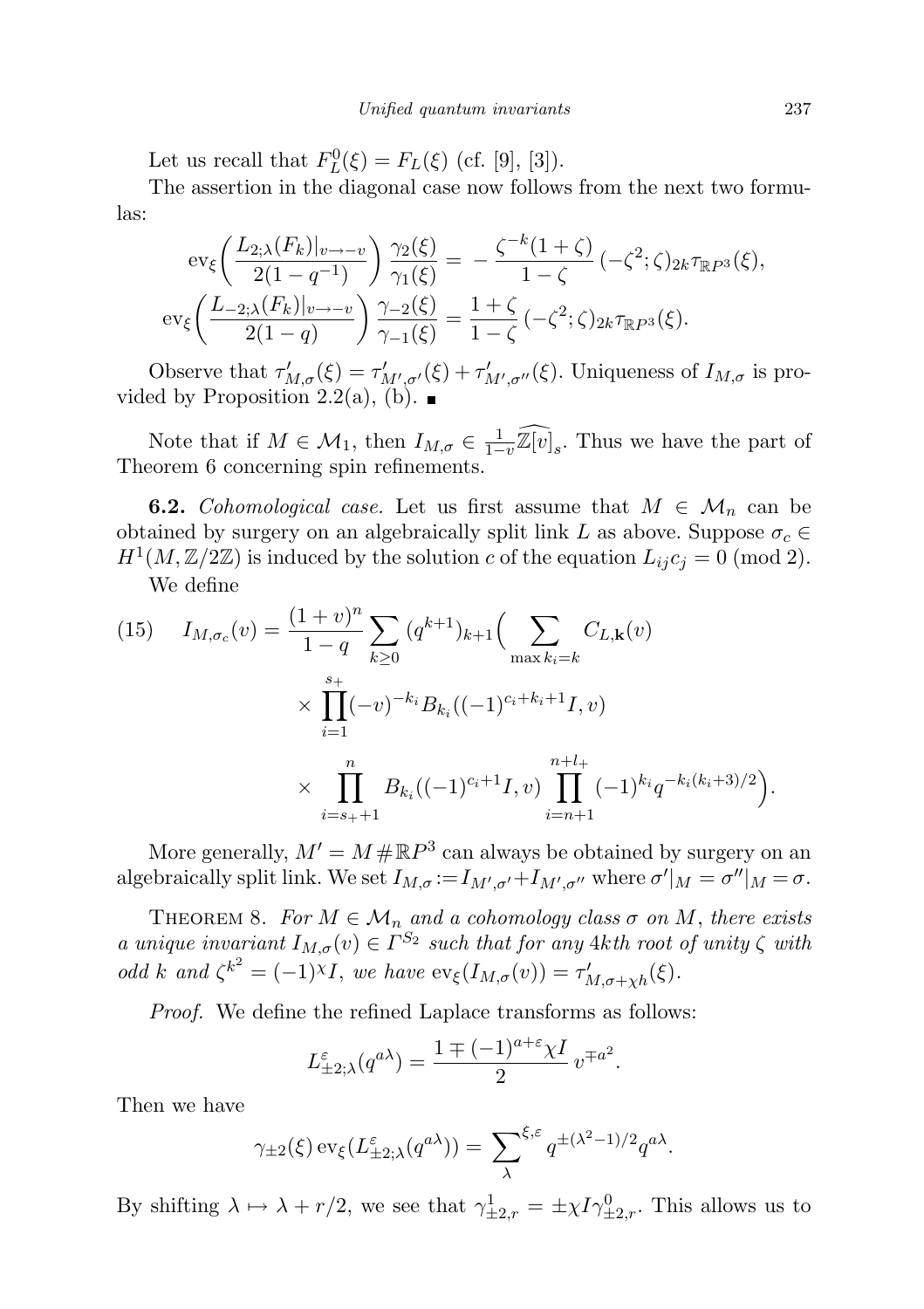238 A. Beliakova et al.

express the refined Laplace transforms through the non-refined one:

$$
L_{\pm 2}^{1}(q^{a\lambda}) - L_{\pm 2}^{0}(q^{a\lambda}) = \pm \chi IL_{\pm 2}(q^{a\lambda})|_{v \to -v},
$$
  

$$
L_{\pm 2}^{\varepsilon} = \frac{1}{2} (L_{\pm 2} \pm (-1)^{\varepsilon+1} \chi IL_{\pm 2}|_{v \to -v}).
$$

The rest is analogous to the previous subsection.

## References

- [1] A. Beliakova, I. Bühler and T. Le, Unified SO(3) quantum invariants for rational homology 3-spheres, arXiv:0801.3893.
- [2] A. Beliakova and T. Le, Integrality of quantum 3-manifold invariants and a rational surgery formula, Compos. Math. 143 (2007), 1593–1612.
- [3] C. Blanchet, Invariants of three-manifolds with spin structure, Comm. Math. Helv. 67 (1992), 406–427.
- [4] G. Gasper and M. Rahman, Basic Hypergeometric Series, Encyclopedia Math. Appl. 35, Cambridge Univ. Press, 1990.
- [5] K. Habiro, A unified Witten–Reshetikhin–Turaev invariant for integral homology spheres, Invent. Math. 171 (2008), 1–81.
- $[6] \quad$ —, Cyclotomic completions of polynomial rings, Publ. RIMS 40 (2004), 1127–1146.
- [7] —, On the colored Jones polynomial of some simple links, in: Recent Progress Towards the Volume Conjecture (Kyoto, 2000), 34–43 (in Japanese).
- [8] A. Kawauchi and S. Kojima, Algebraic classification of linking pairings on 3-manifolds, Math. Ann. 253 (1980), 29–42.
- [9] R. Kirby and P. Melvin, The 3-manifold invariants of Witten and Reshetikhin– Turaev for  $sl(2, \mathbb{C})$ , Invent. Math. 105 (1991), 473-545.
- [10] T. Le, Strong integrality of quantum invariants of 3-manifolds, Trans. Amer. Math. Soc. 360 (2008), 2941–2963.
- [11] —, Quantum invariants of 3-manifolds: integrality, splitting, and perturbative expansion, in: Proc. Pacific Institute for the Mathematical Sciences Workshop "Invariants of Three-Manifolds" (Calgary, AB 1999), Topology Appl. 127 (2003), 125–152.
- $[12] \quad \text{---}, \text{ On perturbative } \text{PSU}(N) \text{ invariants of rational homology 3-spheres, Topology}$ 39 (2000), 813–849.
- [13] T. Le, J. Murakami and T. Ohtsuki, On a universal perturbative invariant of 3 manifolds, ibid. 37 (1998), 539–574.
- [14] G. Masbaum, Skein-theoretical derivation of some formulas of Habiro, Algebr. Geom. Topology 3 (2003), 537–556.
- [15] G. Masbaum and J. Roberts, A simple proof of integrality of quantum invariants at prime roots of unity, Math. Proc. Cambridge Philos. Soc. 121 (1997), 443–454.
- [16] H. Murakami, Quantum SU(2)-invariants of three-manifolds associated with the trivial first cohomology class modulo two, in: Low Dimensional Topology (Funchal, 1998), H. Nencka (ed.), Contemp. Math. 233, Amer. Math. Soc., 1999, 117–136; http://www3.tky.3web.ne.jp/%7Estarshea/paper/madeira.ps.zip.
- [17] —, Quantum SU(2)-invariants for three-manifolds associated with non-trivial cohomology classes modulo two, in: Knots in Hellas '98, Ser. Knots Everything 24, World Sci., 2000, 347–352; http://www3.tky.3web.ne.jp/%7Estarshea/paper/hellas.ps.zip.
- [18] T. Ohtsuki, A polynomial invariant of rational homology 3-spheres, Invent. Math. 123 (1996), 241–257.